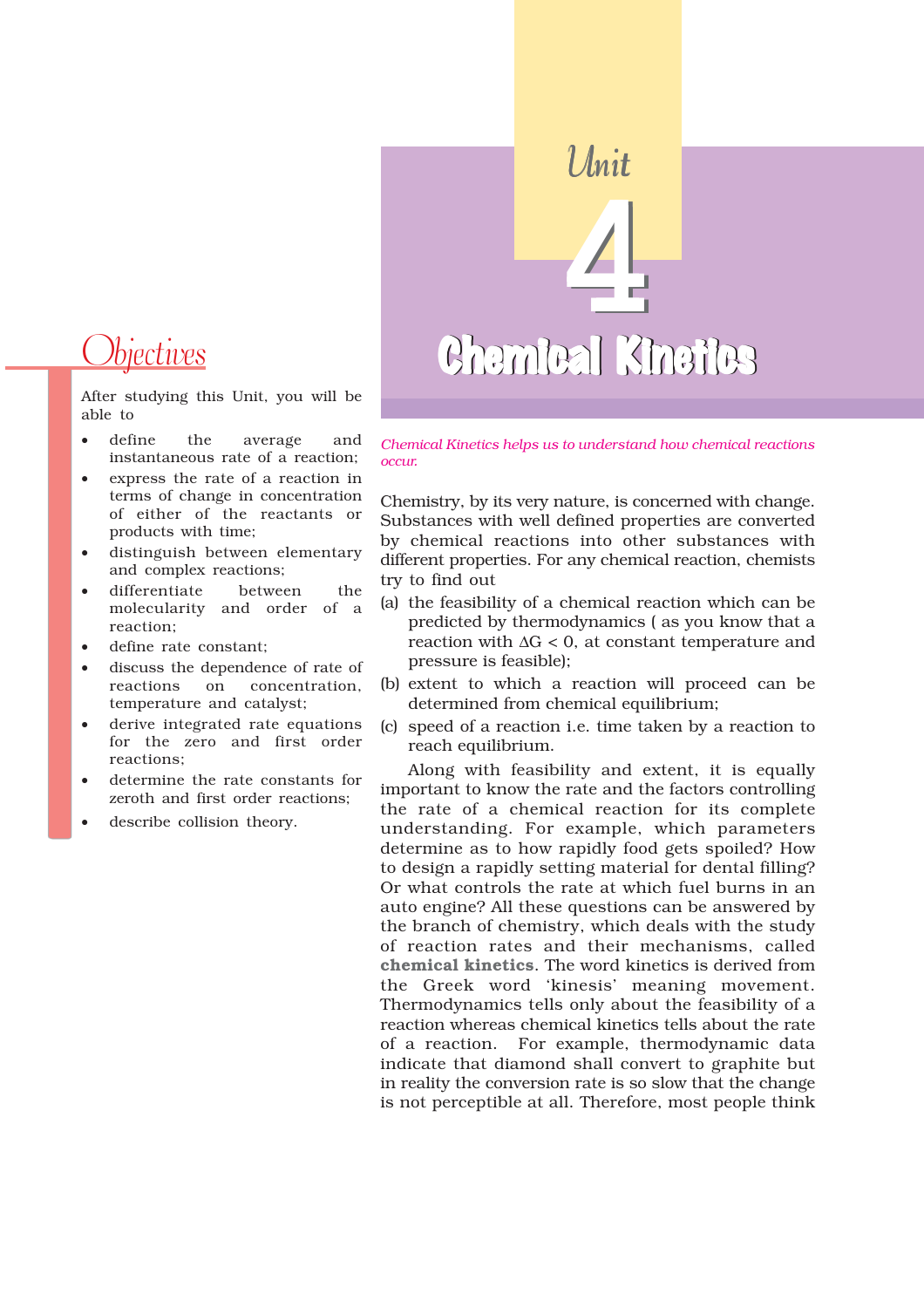that diamond is forever. Kinetic studies not only help us to determine the speed or rate of a chemical reaction but also describe the conditions by which the reaction rates can be altered. The factors such as concentration, temperature, pressure and catalyst affect the rate of a reaction. At the macroscopic level, we are interested in amounts reacted or formed and the rates of their consumption or formation. At the molecular level, the reaction mechanisms involving orientation and energy of molecules undergoing collisions, are discussed.

In this Unit, we shall be dealing with average and instantaneous rate of reaction and the factors affecting these. Some elementary ideas about the collision theory of reaction rates are also given. However, in order to understand all these, let us first learn about the reaction rate.

4.1 Rate of a Chemical Reaction

Some reactions such as ionic reactions occur very fast, for example, precipitation of silver chloride occurs instantaneously by mixing of aqueous solutions of silver nitrate and sodium chloride. On the other hand, some reactions are very slow, for example, rusting of iron in the presence of air and moisture. Also there are reactions like inversion of cane sugar and hydrolysis of starch, which proceed with a moderate speed. Can you think of more examples from each category?

You must be knowing that speed of an automobile is expressed in terms of change in the position or distance covered by it in a certain period of time. Similarly, the speed of a reaction or the rate of a reaction can be defined as the change in concentration of a reactant or product in unit time. To be more specific, it can be expressed in terms of:

- (i) the rate of decrease in concentration of any one of the reactants, or
- (ii) the rate of increase in concentration of any one of the products.

Consider a hypothetical reaction, assuming that the volume of the system remains constant.

 $R \rightarrow P$ 

One mole of the reactant R produces one mole of the product P. If  $[R]$ , and  $[P]$ , are the concentrations of R and P respectively at time t<sub>1</sub> and  $[R]_2$  and  $[P]_2$  are their concentrations at time  $t_2$  then,

$$
\Delta t = t_2 - t_1
$$
  
\n
$$
\Delta[R] = [R]_2 - [R]_1
$$
  
\n
$$
\Delta [P] = [P]_2 - [P]_1
$$

The square brackets in the above expressions are used to express molar concentration.

Rate of disappearance of R

$$
=\frac{\text{Decrease in concentration of R}}{\text{Time taken}} = -\frac{\Delta[R]}{\Delta t}
$$
 (4.1)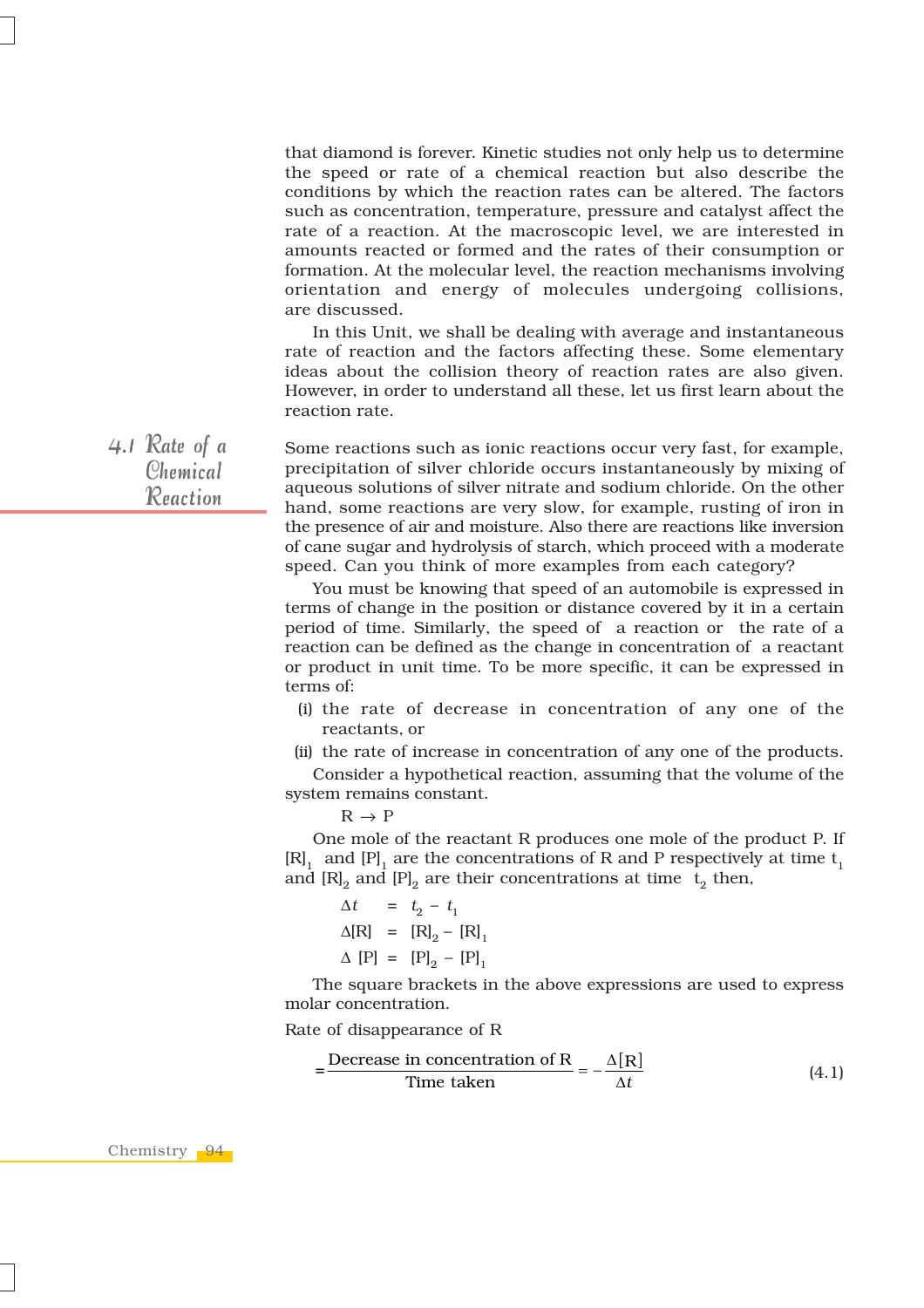Rate of appearance of P

$$
= \frac{\text{Increase in concentration of P}}{\text{Time taken}} = +\frac{\Delta[P]}{\Delta t}
$$
 (4.2)

Since, Δ[R] is a negative quantity (as concentration of reactants is decreasing), it is multiplied with –1 to make the rate of the reaction a positive quantity.

Equations (4.1) and (4.2) given above represent the average rate of a reaction,  $r_{av}$ .

Average rate depends upon the change in concentration of reactants or products and the time taken for that change to occur (Fig. 4.1).



*Fig. 4.1: Instantaneous and average rate of a reaction*

#### *Units of rate of a reaction*

From equations (4.1) and (4.2), it is clear that units of rate are concentration time<sup>-1</sup>. For example, if concentration is in mol  $L^{-1}$  and time is in seconds then the units will be mol  $L^{-1}s^{-1}$ . However, in gaseous reactions, when the concentration of gases is expressed in terms of their partial pressures, then the units of the rate equation will be atm  $s^{-1}$ .

From the concentrations of C<sub>4</sub>H<sub>9</sub>Cl (butyl chloride) at different times given  $\frac{Cxample 4.1}{Cxample 4.1}$ below, calculate the average rate of the reaction:

 $C_4H_9Cl + H_2O \rightarrow C_4H_9OH + HCl$ 

during different intervals of time.

| t/s 0 50 100 150 200 300 400 700 800                                                                                                                                                           |  |  |  |  |  |
|------------------------------------------------------------------------------------------------------------------------------------------------------------------------------------------------|--|--|--|--|--|
| $\text{[C}_{A}\text{H}_{o}\text{Cl}/\text{mol} \text{L}^{-1}$ 0.100 0.0905 0.0820 0.0741 0.0671 0.0549 0.0439 0.0210 0.017                                                                     |  |  |  |  |  |
| We can determine the difference in concentration over different intervals $\sim$ Solution<br>of time and thus determine the average rate by dividing $\Delta[R]$ by $\Delta t$<br>(Table 4.1). |  |  |  |  |  |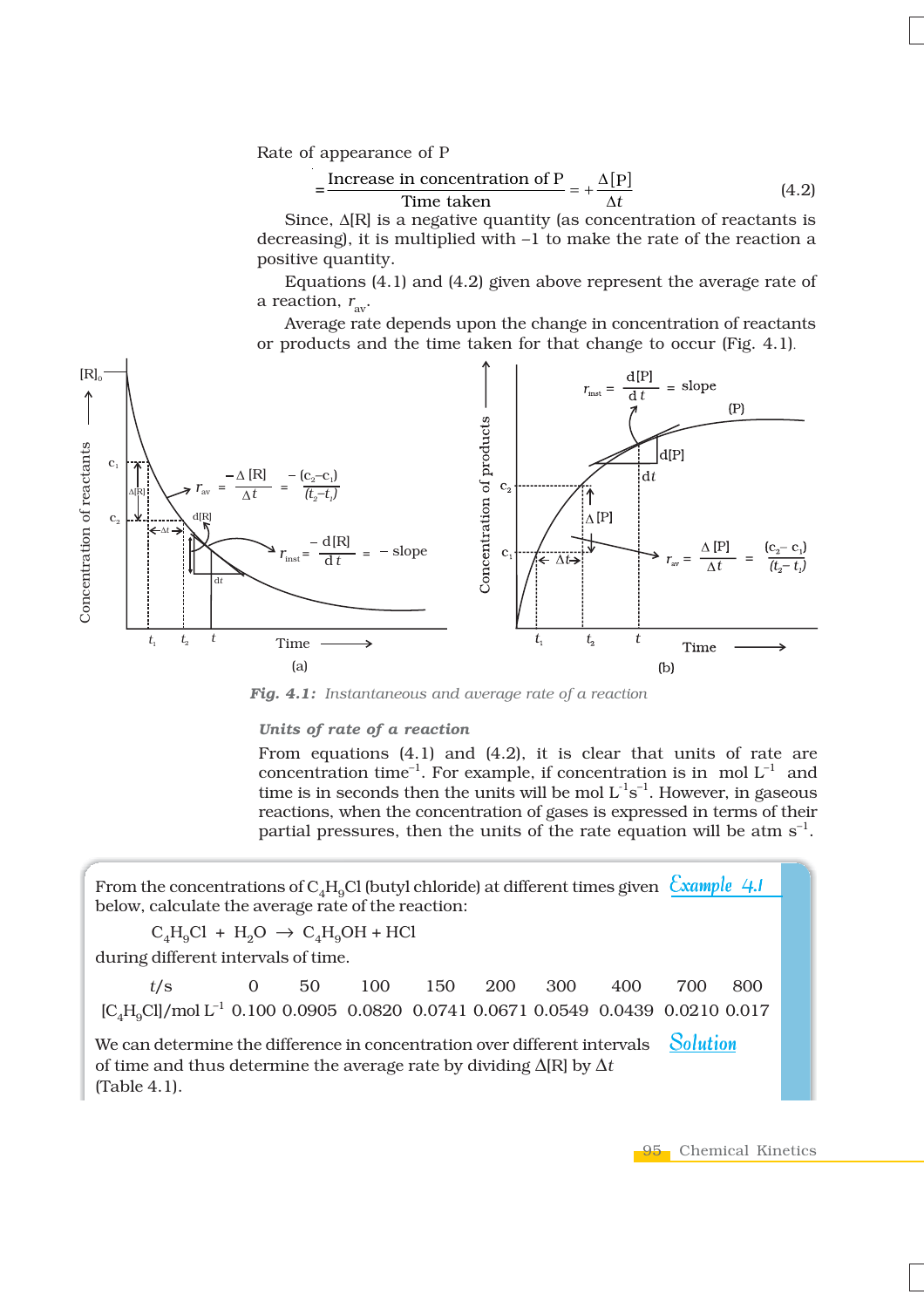| $\left[\mathbf{C}_4\mathbf{H}_9\mathbf{C}\mathbf{I}\right]_{t_1}$ /<br>mol $\mathbf{L}^{-1}$ | $\left[\mathbf{C}_4\mathbf{H}_9\mathbf{C}\mathbf{I}\right]_{t_2}$ /<br>mol $L^{-1}$ | $t_{\rm i}/\rm{s}$ | $t_{2}/s$ | $r_{\rm av} \times 10^4/\text{mol} \text{ L}^{-1}\text{s}^{-1}$<br>$\mathbf{C} = -\left\{ \left[ \mathbf{C_4H_9Cl} \right]_{t_2} - \left[ \mathbf{C_4H_9Cl} \right]_{t_1} / (\mathbf{t}_2 - \mathbf{t}_1) \right\} \times 10^4$ |
|----------------------------------------------------------------------------------------------|-------------------------------------------------------------------------------------|--------------------|-----------|---------------------------------------------------------------------------------------------------------------------------------------------------------------------------------------------------------------------------------|
| 0.100                                                                                        | 0.0905                                                                              | $\mathbf{0}$       | 50        | 1.90                                                                                                                                                                                                                            |
| 0.0905                                                                                       | 0.0820                                                                              | 50                 | 100       | 1.70                                                                                                                                                                                                                            |
| 0.0820                                                                                       | 0.0741                                                                              | 100                | 150       | 1.58                                                                                                                                                                                                                            |
| 0.0741                                                                                       | 0.0671                                                                              | 150                | 200       | 1.40                                                                                                                                                                                                                            |
| 0.0671                                                                                       | 0.0549                                                                              | 200                | 300       | 1.22                                                                                                                                                                                                                            |
| 0.0549                                                                                       | 0.0439                                                                              | 300                | 400       | 1.10                                                                                                                                                                                                                            |
| 0.0439                                                                                       | 0.0335                                                                              | 400                | 500       | 1.04                                                                                                                                                                                                                            |
| 0.0210                                                                                       | 0.017                                                                               | 700                | 800       | 0.4                                                                                                                                                                                                                             |
|                                                                                              |                                                                                     |                    |           |                                                                                                                                                                                                                                 |

**Table 4.1: Average rates of hydrolysis of butyl chloride**

It can be seen (Table 4.1) that the average rate falls from 1.90  $\times$  0<sup>-4</sup> mol L<sup>-1</sup>s<sup>-1</sup> to 0.4  $\times$  10<sup>-4</sup> = mol L<sup>-1</sup>s<sup>-1</sup>. However, average rate cannot be used to predict the rate of a reaction at a particular instant as it would be constant for the time interval for which it is calculated. So, to express the rate at a particular moment of time we determine the **instantaneous rate**. It is obtained when we consider the average rate at the smallest time interval say d*t* ( i.e. when Δ*t* approaches zero). Hence, mathematically for an infinitesimally small d*t* instantaneous rate is given by



*Fig 4.2 Instantaneous rate of hydrolysis of butyl chloride(C4H9Cl)*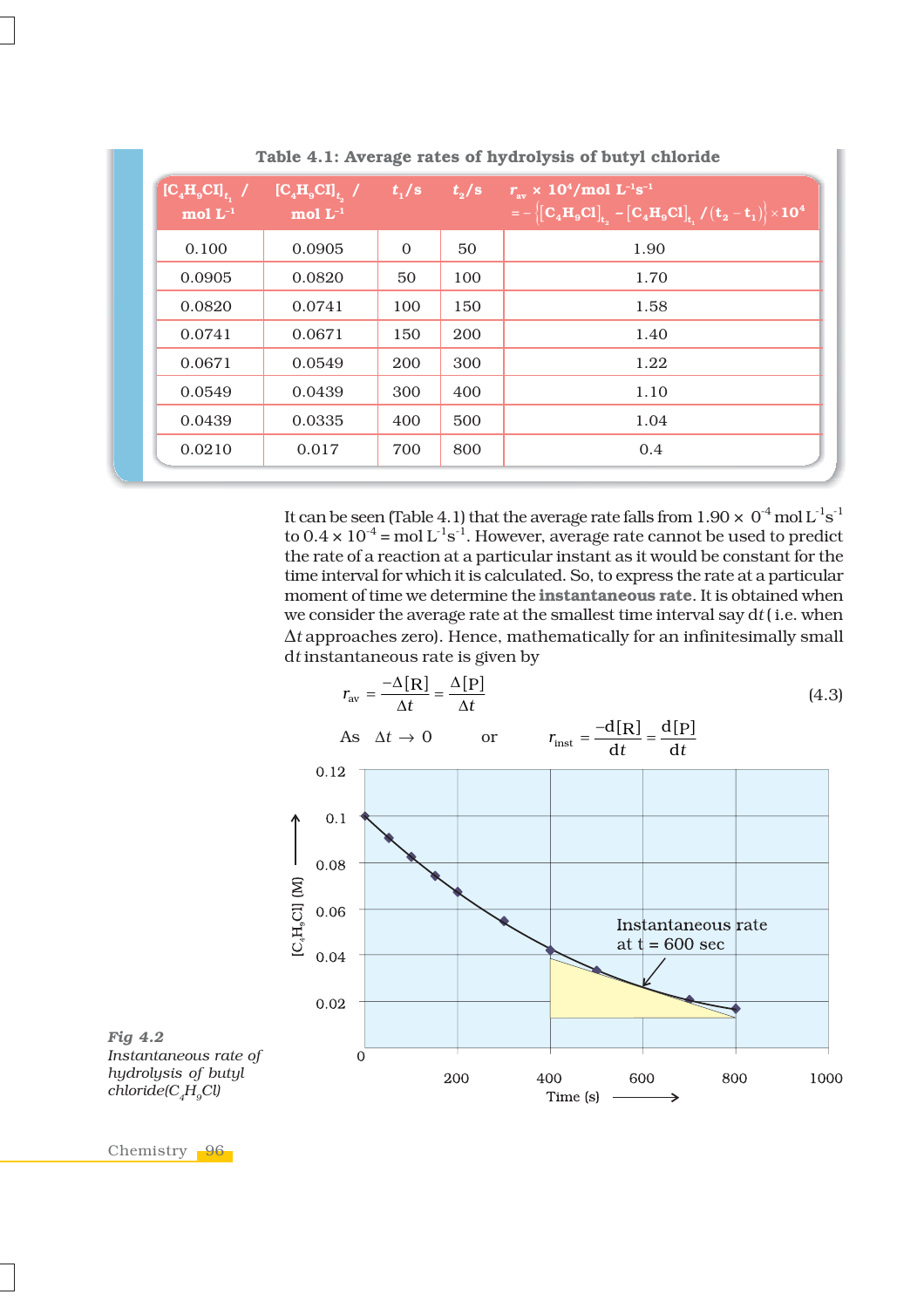It can be determined graphically by drawing a tangent at time t on either of the curves for concentration of R and P vs time t and calculating its slope (Fig. 4.1). So in problem 4.1,  $r_{inst}$  at 600s for example, can be calculated by plotting concentration of butyl chloride as a function of time. A tangent is drawn that touches the curve at  $t = 600$  s (Fig. 4.2).

The slope of this tangent gives the instantaneous rate.

So, 
$$
r_{\text{inst}}
$$
 at 600 s =  $\left(\frac{0.0165 - 0.037}{(800 - 400)s}\right)$  mol L<sup>-1</sup> = 5.12 x 10<sup>-5</sup> mol L<sup>-1</sup>s<sup>-1</sup>  
At t = 250 s  $r_{\text{inst}} = 1.22 \times 10^{-4}$  mol L<sup>-1</sup>s<sup>-1</sup>  
t = 350 s  $r_{\text{inst}} = 1.0 \times 10^{-4}$  mol L<sup>-1</sup>s<sup>-1</sup>  
t = 450 s  $r_{\text{inst}} = 6.4 \times 10^{-5}$  mol L<sup>-1</sup>s<sup>-1</sup>

Now consider a reaction

 $Hg(1) + Cl<sub>2</sub>(g) \rightarrow HgCl<sub>2</sub>(s)$ 

Where stoichiometric coefficients of the reactants and products are same, then rate of the reaction is given as

Rate of reaction 
$$
= -\frac{\Delta[\text{Hg}]}{\Delta t} = -\frac{\Delta[\text{Cl}_2]}{\Delta t} = \frac{\Delta[\text{HgCl}_2]}{\Delta t}
$$

i.e., rate of disappearance of any of the reactants is same as the rate of appearance of the products. But in the following reaction, two moles of HI decompose to produce one mole each of  $H_2$  and  $I_2$ 

$$
2\mathrm{HI}(g) \rightarrow \mathrm{H}_2(g) + \mathrm{I}_2(g)
$$

For expressing the rate of such a reaction where stoichiometric coefficients of reactants or products are not equal to one, rate of disappearance of any of the reactants or the rate of appearance of products is divided by their respective stoichiometric coefficients. Since rate of consumption of HI is twice the rate of formation of  $H_0$  or  $I_0$ , to make them equal, the term Δ[HI] is divided by 2. The rate of this reaction is given by

Rate of reaction 
$$
= -\frac{1}{2} \frac{\Delta[HI]}{\Delta t} = \frac{\Delta[H_2]}{\Delta t} = \frac{\Delta[I_2]}{\Delta t}
$$

Similarly, for the reaction

5 Br<sup>-</sup> (aq) + BrO<sub>3</sub><sup>-</sup> (aq) + 6 H<sup>+</sup> (aq)  $\rightarrow$  3 Br<sub>2</sub> (aq) + 3 H<sub>2</sub>O (l)

$$
\text{Rate} = -\frac{1}{5} \frac{\Delta [\text{Br}^{-}]}{\Delta t} = -\frac{\Delta [\text{BrO}_{3}^{-}]}{\Delta t} = -\frac{1}{6} \frac{\Delta [\text{H}^{+}]}{\Delta t} = \frac{1}{3} \frac{\Delta [\text{Br}_{2}]}{\Delta t} = \frac{1}{3} \frac{\Delta [\text{H}_{2} \text{O}]}{\Delta t}
$$

For a gaseous reaction at constant temperature, concentration is directly proportional to the partial pressure of a species and hence, rate can also be expressed as rate of change in partial pressure of the reactant or the product.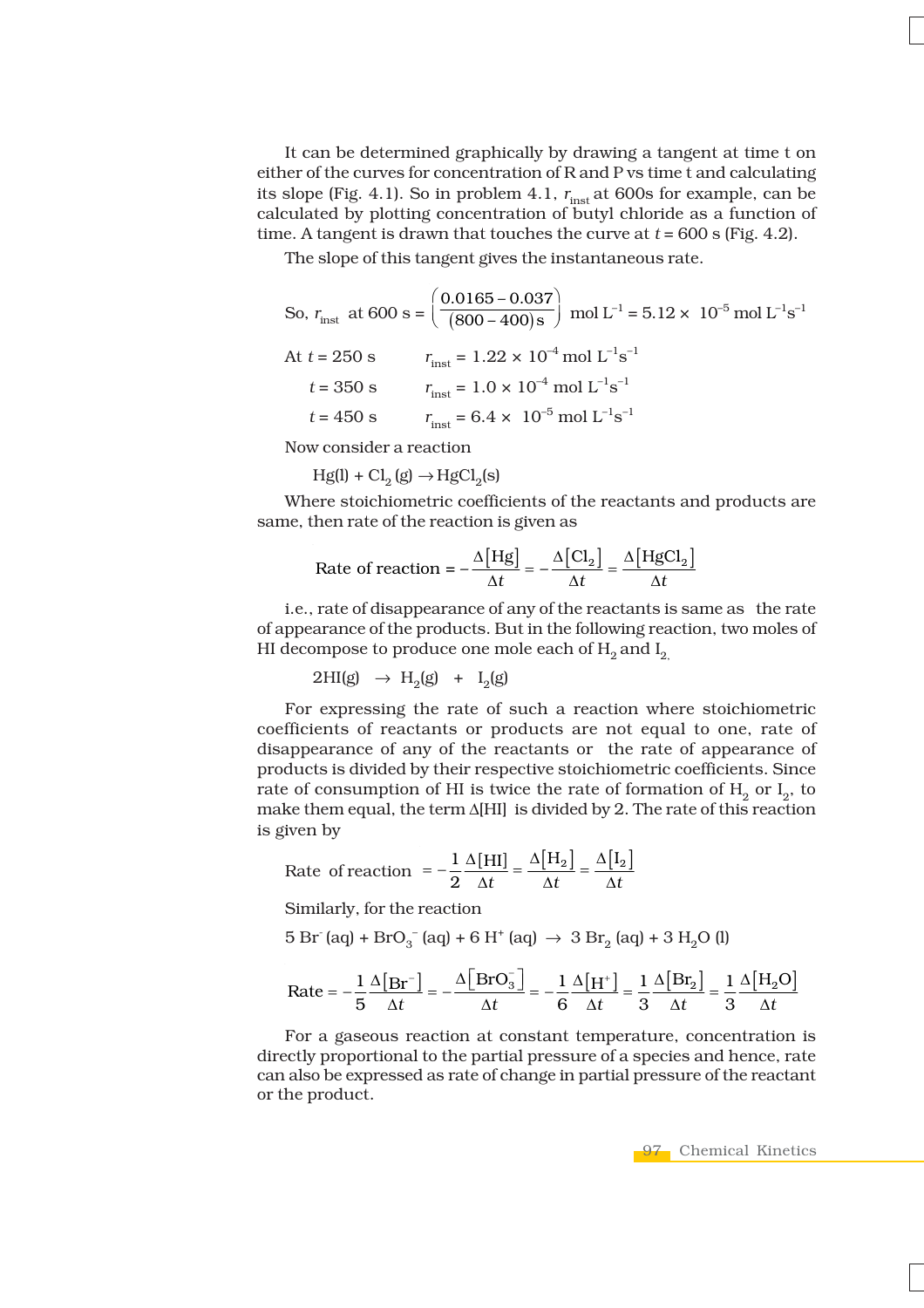|                 | <b>Example 4.2</b> The decomposition of $N_2O_5$ in CCl <sub>4</sub> at 318K has been studied by<br>monitoring the concentration of $N_2O_5$ in the solution. Initially the<br>concentration of $N_2O_5$ is 2.33 mol L <sup>-1</sup> and after 184 minutes, it is reduced<br>to 2.08 mol $L^{-1}$ . The reaction takes place according to the equation |
|-----------------|--------------------------------------------------------------------------------------------------------------------------------------------------------------------------------------------------------------------------------------------------------------------------------------------------------------------------------------------------------|
|                 | $2 N_2 O_5(g) \rightarrow 4 NO_2(g) + O_2(g)$                                                                                                                                                                                                                                                                                                          |
|                 | Calculate the average rate of this reaction in terms of hours, minutes<br>and seconds. What is the rate of production of $NO2$ during this period?                                                                                                                                                                                                     |
| <b>Solution</b> | Average Rate $=$ $\frac{1}{2} \left\{ -\frac{\Delta [N_2O_5]}{\Delta t} \right\} = -\frac{1}{2} \left  \frac{(2.08 - 2.33) \text{ mol L}^{-1}}{184 \text{ min}} \right $                                                                                                                                                                               |
|                 | $= 6.79 \times 10^{-4}$ mol L <sup>-1</sup> /min = $(6.79 \times 10^{-4}$ mol L <sup>-1</sup> min <sup>-1</sup> ) × $(60 \text{ min}/1h)$                                                                                                                                                                                                              |
|                 | $= 4.07 \times 10^{-2}$ mol L <sup>-1</sup> /h<br>$= 6.79 \times 10^{-4}$ mol $L^{-1} \times 1$ min/60s                                                                                                                                                                                                                                                |
|                 | $= 1.13 \times 10^{-5}$ mol $L^{-1}$ s <sup>-1</sup>                                                                                                                                                                                                                                                                                                   |
|                 | It may be remembered that                                                                                                                                                                                                                                                                                                                              |
|                 | Rate = $\frac{1}{4} \left\{ \frac{\Delta \left[ NO_{2} \right] }{\Delta t} \right\}$                                                                                                                                                                                                                                                                   |
|                 | $\frac{\Delta [N O_2]}{1.4}$ = 6.79 x 10 <sup>-4</sup> x 4 mol L <sup>-1</sup> min <sup>-1</sup> = 2.72 x 10 <sup>-3</sup> mol L <sup>-1</sup> min <sup>-1</sup>                                                                                                                                                                                       |

### Intext Questions

- **4.1** For the reaction  $R \rightarrow P$ , the concentration of a reactant changes from 0.03M to 0.02M in 25 minutes. Calculate the average rate of reaction using units of time both in minutes and seconds.
- **4.2** In a reaction,  $2A \rightarrow$  Products, the concentration of A decreases from 0.5 mol  $L^{-1}$  to 0.4 mol  $L^{-1}$  in 10 minutes. Calculate the rate during this interval?

Rate of reaction depends upon the experimental conditions such as concentration of reactants (pressure in case of gases), temperature and catalyst. 4.2 Factors Influencing Rate of a Reaction

- The rate of a chemical reaction at a given temperature may depend on the concentration of one or more reactants and products. The representation of rate of reaction in terms of concentration of the reactants is known as **rate law**. It is also called as rate equation or rate expression. **4.2.1 Dependence of Rate on Concentration**
- The results in Table 4.1 clearly show that rate of a reaction decreases with the passage of time as the concentration of reactants decrease. Conversely, rates generally increase when reactant concentrations increase. So, rate of a reaction depends upon the concentration of reactants. **4.2.2 Rate Expression and Rate Constant**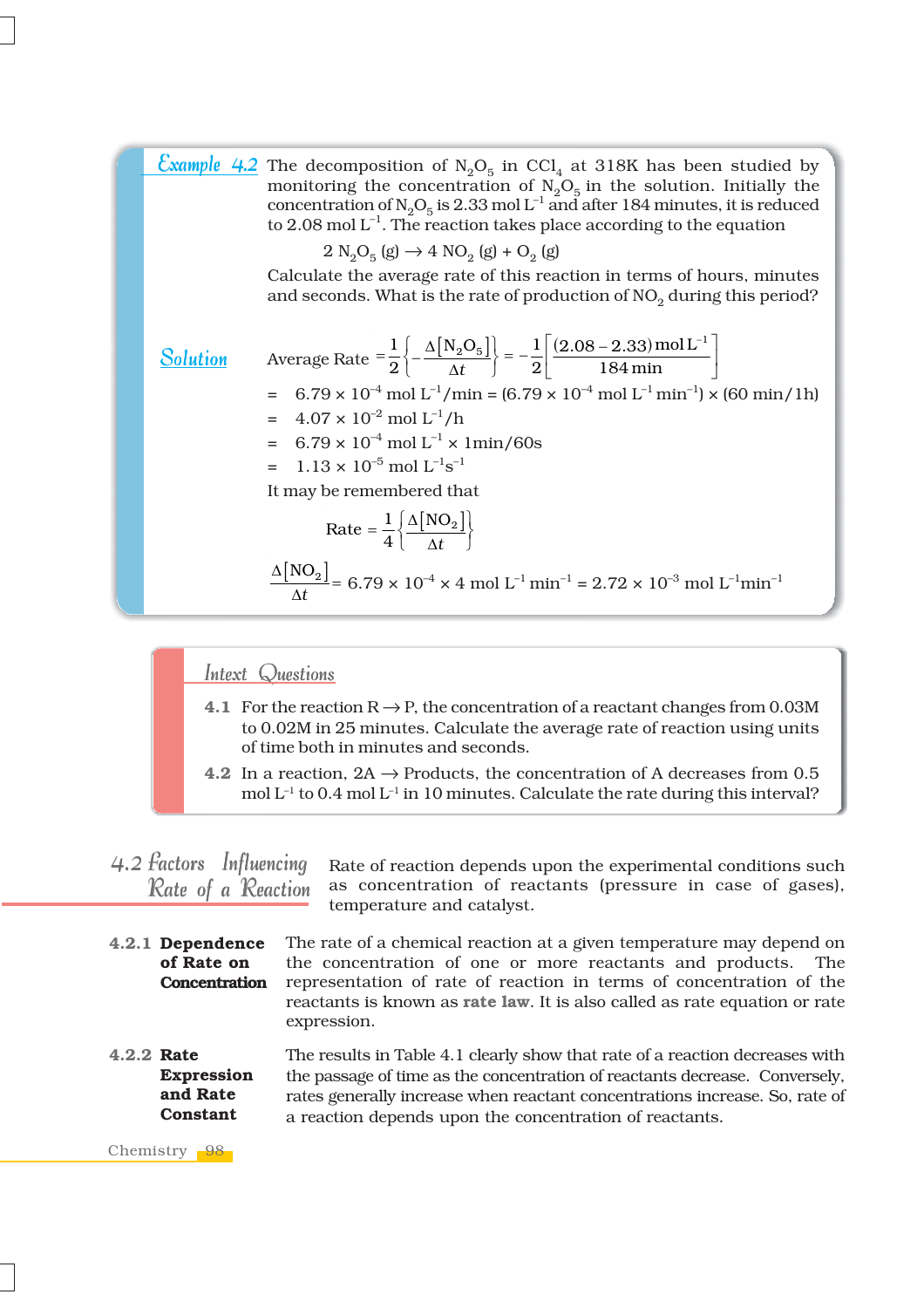Consider a general reaction

 $aA + bB \rightarrow cC + dD$ 

where a, b, c and d are the stoichiometric coefficients of reactants and products.

The rate expression for this reaction is

Rate «  $[A]^x$   $[]$ <sup>y</sup>  $[]$ <sup>y</sup> (4.4)

where exponents x and y may or may not be equal to the stoichiometric coefficients (a and b) of the reactants. Above equation can also be written as

Rate = 
$$
k [A]^x [B]^y
$$
 (4.4a)

$$
-\frac{\mathrm{d}[R]}{\mathrm{d}t} = k[A]^x [B]^y \tag{4.4b}
$$

This form of equation (4.4 b) is known as differential rate equation, where *k* is a proportionality constant called **rate constant**. The equation like (4.4), which relates the rate of a reaction to concentration of reactants is called rate law or rate expression. Thus, **rate law is the expression in which reaction rate is given in terms of molar concentration of reactants with each term raised to some power, which may or may not be same as the stoichiometric coefficient of the reacting species in a balanced chemical equation**. For example:

 $2NO(g) + O<sub>2</sub>(g) \rightarrow 2NO<sub>2</sub>(g)$ 

We can measure the rate of this reaction as a function of initial concentrations either by keeping the concentration of one of the reactants constant and changing the concentration of the other reactant or by changing the concentration of both the reactants. The following results are obtained (Table 4.2).

Table 4.2: Initial rate of formation of NO<sub>2</sub>

|    | Experiment Initial [NO]/ mol $L^{-1}$ | Initial $[O_2]/\text{ mol L}^{-1}$ | Initial rate of<br>formation of $NO_2/$ mol $L^{-1}s^{-1}$ |
|----|---------------------------------------|------------------------------------|------------------------------------------------------------|
| 1. | 0.30                                  | 0.30                               | 0.096                                                      |
| 2. | 0.60                                  | 0.30                               | 0.384                                                      |
| 3. | 0.30                                  | 0.60                               | 0.192                                                      |
| 4. | 0.60                                  | 0.60                               | 0.768                                                      |

It is obvious, after looking at the results, that when the concentration of NO is doubled and that of  $O<sub>2</sub>$  is kept constant then the initial rate increases by a factor of four from 0.096 to 0.384 mol  $L^{-1}s^{-1}$ . This indicates that the rate depends upon the square of the concentration of NO. When concentration of NO is kept constant and concentration of  $O<sub>2</sub>$  is doubled the rate also gets doubled indicating that rate depends on concentration of  $O<sub>2</sub>$  to the first power. Hence, the rate equation for this reaction will be

$$
Rate = k[NO]^2[O_2]
$$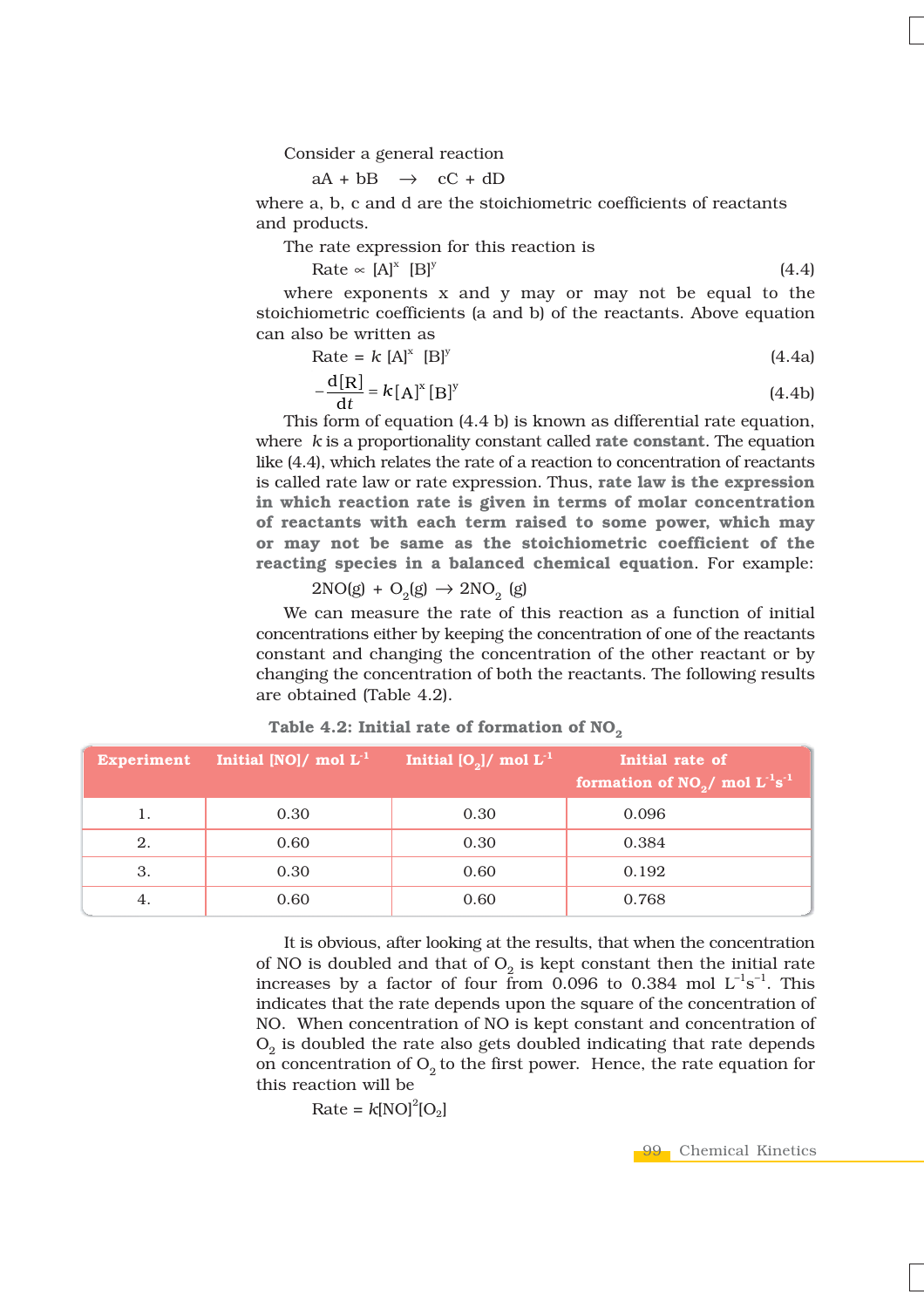The differential form of this rate expression is given as

 $\frac{d[R]}{dt} = k[NO]^2 [O_2]$  $-\frac{d[\mathbf{x}]}{dt} = k$ 

Now, we observe that for this reaction in the rate equation derived from the experimental data, the exponents of the concentration terms are the same as their stoichiometric coefficients in the balanced chemical equation.

Some other examples are given below:

Reaction Experimental rate expression **1.** CHCl<sub>3</sub> + Cl<sub>3</sub>  $\rightarrow$  CCl<sub>4</sub> + HCl Rate =  $k$  [CHCl<sub>2</sub>] [Cl<sub>3</sub>]<sup> $1/2$ </sup> **2.** CH<sub>3</sub>COOC<sub>2</sub>H<sub>5</sub> + H<sub>2</sub>O  $\rightarrow$  CH<sub>3</sub>COOH + C<sub>2</sub>H<sub>5</sub>OH Rate = *k* [CH<sub>3</sub>COOC<sub>2</sub>H<sub>5</sub>]<sup>1</sup> [H<sub>2</sub>O]<sup>0</sup>

In these reactions, the exponents of the concentration terms are not the same as their stoichiometric coefficients. Thus, we can say that:

*Rate law for any reaction cannot be predicted by merely looking at the balanced chemical equation, i.e., theoretically but must be determined experimentally*.

**4.2.3 Order of a Reaction**

In the rate equation (4.4) Rate =  $k$  [A]<sup>x</sup> [B]<sup>y</sup>

x and y indicate how sensitive the rate is to the change in concentration of A and B. Sum of these exponents, i.e.,  $x + y$  in (4.4) gives the overall order of a reaction whereas x and y represent the order with respect to the reactants A and B respectively.

Hence, **the sum of powers of the concentration of the reactants in the rate law expression is called the order of that chemical reaction**.

Order of a reaction can be 0, 1, 2, 3 and even a fraction. A zero order reaction means that the rate of reaction is independent of the concentration of reactants.

| Calculate the overall order of a reaction which<br>Example 4.3<br>has the rate expression                   |  |
|-------------------------------------------------------------------------------------------------------------|--|
| (a) Rate = $k$ [A] <sup>1/2</sup> [B] <sup>3/2</sup><br>(b) Rate = $k$ [A] <sup>3/2</sup> [B] <sup>-1</sup> |  |
| Solution<br>(a) Rate = $k$ [A] <sup>x</sup> [B] <sup>y</sup><br>$order = x + y$                             |  |
| So order = $1/2 + 3/2 = 2$ , i.e., second order<br>(b) order = $3/2 + (-1) = 1/2$ , i.e., half order.       |  |

A balanced chemical equation never gives us a true picture of how a reaction takes place since rarely a reaction gets completed in one step. The reactions taking place in one step are called **elementary reactions**. When a sequence of elementary reactions (called mechanism) gives us the products, the reactions are called **complex reactions**.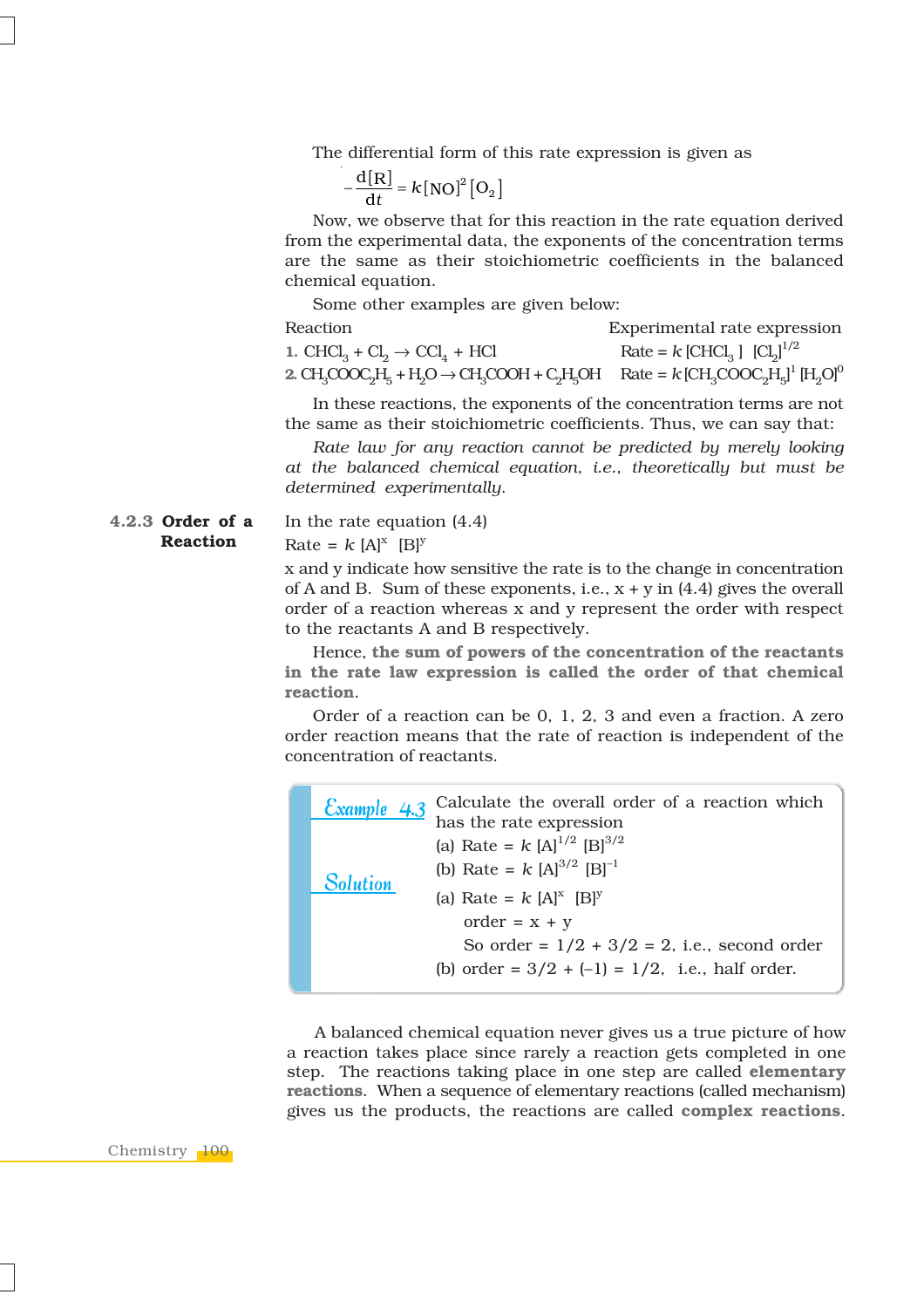These may be consecutive reactions (e.g., oxidation of ethane to  $CO<sub>2</sub>$ ) and H2O passes through a series of intermediate steps in which alcohol, aldehyde and acid are formed), reverse reactions and side reactions (e.g., nitration of phenol yields *o*-nitrophenol and *p*-nitrophenol).

*Units of rate constant*

For a general reaction  $aA + bB \rightarrow cC + dD$ Rate =  $k$   $[A]^x$   $[B]^y$ Where  $x + y = n =$  order of the reaction  $k = \frac{\text{Rate}}{\text{IA}^{\text{X}}\text{IB}}$  $[A]^x[B]^y$  $=\frac{\text{concentration}}{\text{time}} \times \frac{1}{(\text{concentration})^n}$ 

Taking SI units of concentration, mol  $L^{-1}$  and time, s, the units of *k* for different reaction order are listed in Table 4.3

|  |  |  |  |  | Table 4.3: Units of rate constant |
|--|--|--|--|--|-----------------------------------|
|--|--|--|--|--|-----------------------------------|

| <b>Reaction</b>       | Order | Units of rate constant                                                                                                                      |
|-----------------------|-------|---------------------------------------------------------------------------------------------------------------------------------------------|
| Zero order reaction   |       | $\frac{\text{mol} \, \text{L}^{-1}}{\text{s}} \times \frac{1}{(\text{mol} \, \text{L}^{-1})^0} = \text{mol} \, \text{L}^{-1} \text{s}^{-1}$ |
| First order reaction  |       | $mol-1$<br>$\frac{1}{\sqrt{1 + \left(\text{mol} \, L^{-1}\right)^{1}}} = s^{-1}$                                                            |
| Second order reaction | 2     | $\frac{\text{mol L}^{-1}}{\text{s}} \times \frac{1}{(\text{mol L}^{-1})^2} = \text{mol}^{-1} \text{L s}^{-1}$                               |

Example 4.4 Identify the reaction order from each of the following rate constants. (i)  $k = 2.3 \times 10^{-5}$  L mol<sup>-1</sup> s<sup>-1</sup>

- (ii)  $k = 3 \times 10^{-4} \text{ s}^{-1}$
- **Solution** (i) The unit of second order rate constant is L  $mol^{-1} s^{-1}$ , therefore  $k = 2.3 \times 10^{-5}$  L mol<sup>-1</sup> s<sup>-1</sup> represents a second order reaction.
- (ii) The unit of a first order rate constant is  $s^{-1}$  therefore  $k = 3 \times 10^{-4}$  s<sup>-1</sup> represents a first order reaction.
- **4.2.4 Molecularity of a Reaction** Another property of a reaction called molecularity helps in understanding its mechanism. **The number of reacting species (atoms, ions or molecules) taking part in an elementary reaction, which must collide simultaneously in order to bring about a chemical reaction is called molecularity of a reaction**. The reaction can be unimolecular when one reacting species is involved, for example, decomposition of ammonium nitrite.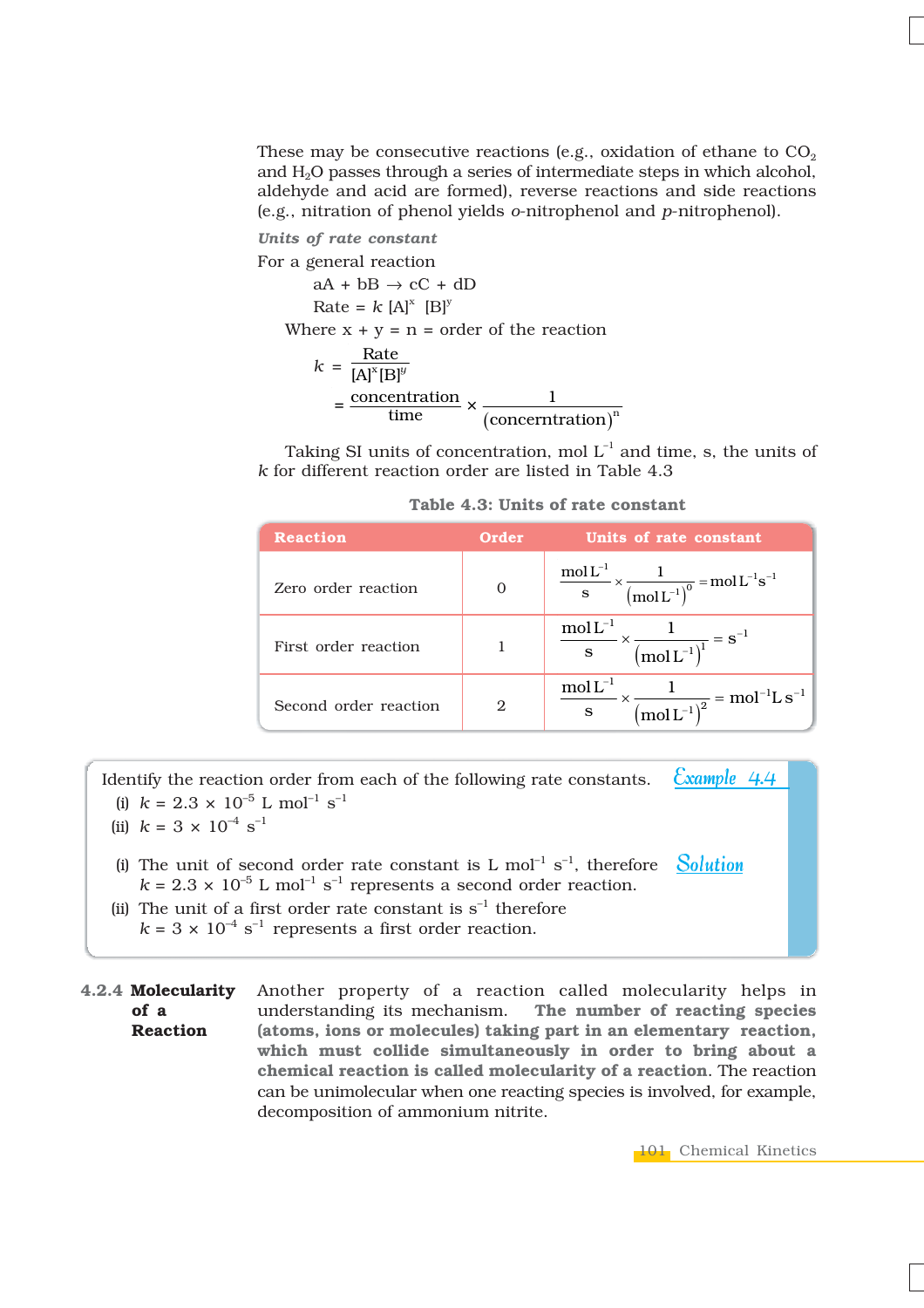$NH<sub>4</sub>NO<sub>2</sub> \rightarrow N<sub>2</sub> + 2H<sub>2</sub>O$ 

Bimolecular reactions involve simultaneous collision between two species, for example, dissociation of hydrogen iodide.

 $2HI \rightarrow H_2 + I_2$ 

Trimolecular or termolecular reactions involve simultaneous collision between three reacting species, for example,

 $2NO + O<sub>2</sub> \rightarrow 2NO<sub>2</sub>$ 

The probability that more than three molecules can collide and react simultaneously is very small. Hence, the molecularity greater than three is not observed.

It is, therefore, evident that complex reactions involving more than three molecules in the stoichiometric equation must take place in more than one step.

$$
\text{KClO}_3 + 6\text{FeSO}_4 + 3\text{H}_2\text{SO}_4 \rightarrow \text{KCl} + 3\text{Fe}_2\text{(SO}_4)_3 + 3\text{H}_2\text{O}
$$

This reaction which apparently seems to be of tenth order is actually a second order reaction. This shows that this reaction takes place in several steps. Which step controls the rate of the overall reaction? The question can be answered if we go through the mechanism of reaction, for example, chances to win the relay race competition by a team depend upon the slowest person in the team. Similarly, the overall rate of the reaction is controlled by the slowest step in a reaction called the **rate determining step**. Consider the decomposition of hydrogen peroxide which is catalysed by iodide ion in an alkaline medium.

$$
2H_2O_2 \xrightarrow{\qquad \qquad I^-} 2H_2O + O_2
$$

The rate equation for this reaction is found to be

$$
\text{Rate} = \frac{-d[H_2O_2]}{dt} = k[H_2O_2][I^-]
$$

This reaction is first order with respect to both  $\mathrm{H}_{2}\mathrm{O}_{2}$  and  $\Gamma$ . Evidences suggest that this reaction takes place in two steps

$$
(1) H2O2 + I- \rightarrow H2O + IO-
$$

$$
(2) H2O2 + IO- \rightarrow H2O + I- + O2
$$

Both the steps are bimolecular elementary reactions. Species IO is called as an intermediate since it is formed during the course of the reaction but not in the overall balanced equation. The first step, being slow, is the rate determining step. Thus, the rate of formation of intermediate will determine the rate of this reaction.

Thus, from the discussion, till now, we conclude the following:

- (i) Order of a reaction is an experimental quantity. It can be zero and even a fraction but molecularity cannot be zero or a non integer.
- (ii) Order is applicable to elementary as well as complex reactions whereas molecularity is applicable only for elementary reactions. For complex reaction molecularity has no meaning.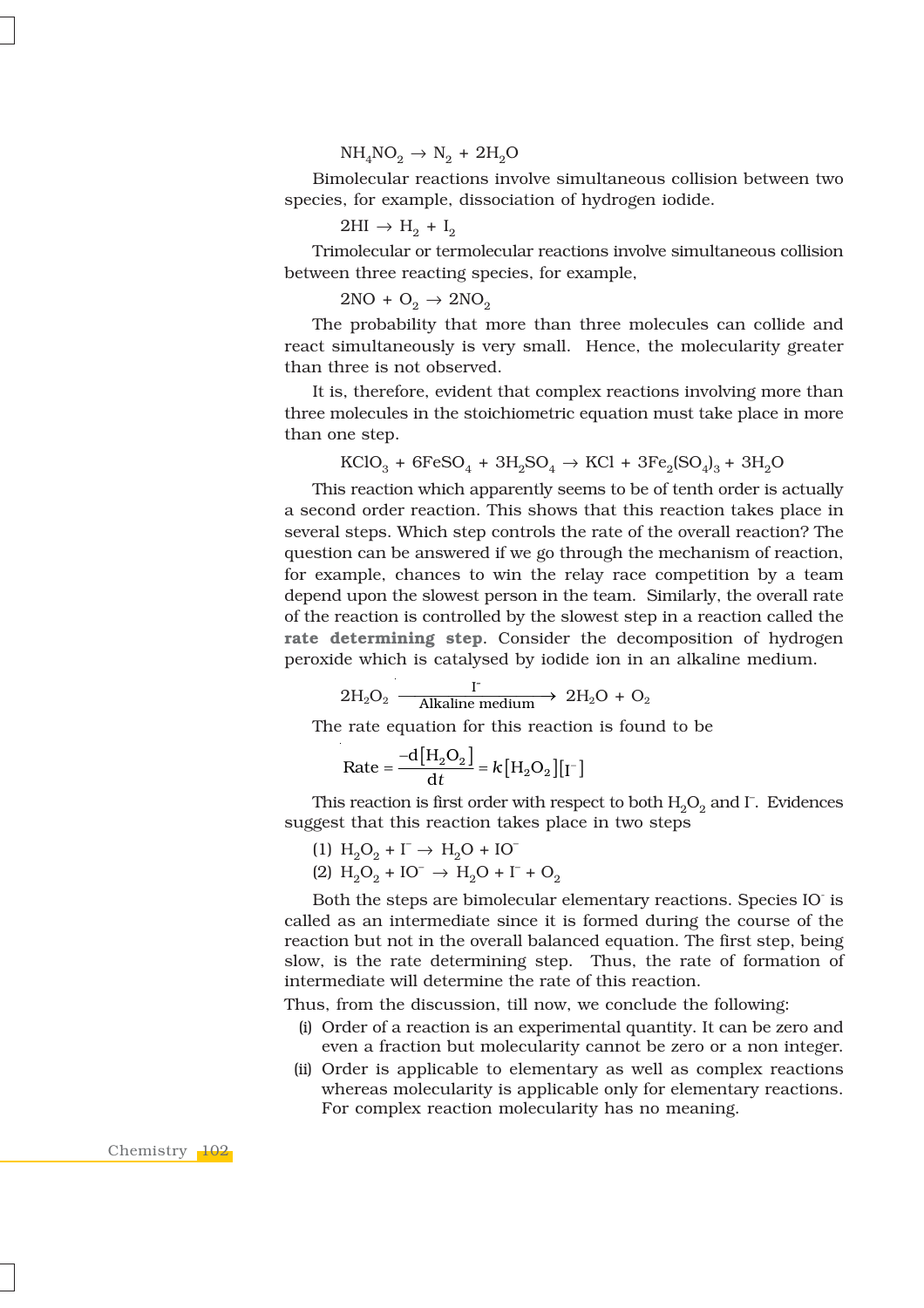(iii) For complex reaction, order is given by the slowest step and generally, molecularity of the slowest step is same as the order of the overall reaction.

Intext Questions

- **4.3** For a reaction, A + B  $\rightarrow$  Product; the rate law is given by,  $r = k [A]^{1/2} [B]^2$ . What is the order of the reaction?
- **4.4** The conversion of molecules X to Y follows second order kinetics. If concentration of X is increased to three times how will it affect the rate of formation of Y ?

We have already noted that the concentration dependence of rate is called differential rate equation. It is not always convenient to determine the instantaneous rate, as it is measured by determination of slope of the tangent at point '*t*' in concentration vs time plot (Fig. 4.1). This makes it difficult to determine the rate law and hence the order of the reaction. In order to avoid this difficulty, we can integrate the differential rate equation to give a relation between directly measured experimental data, i.e., concentrations at different times and rate constant.  $4.3$  Integrated Rate **Equations** 

> The integrated rate equations are different for the reactions of different reaction orders. We shall determine these equations only for zero and first order chemical reactions.

Zero order reaction means that the rate of the reaction is proportional to zero power of the concentration of reactants. Consider the reaction,  $R \rightarrow P$ **4.3.1 Zero Order Reactions**

 $Rate = -\frac{d[R]}{dt} = k[R]^0$ 

As any quantity raised to power zero is unity

$$
Rate = -\frac{d[R]}{dt} = k \times 1
$$

$$
d[R] = -k dt
$$

Integrating both sides

$$
[R] = -k t + I \tag{4.5}
$$

where, I is the constant of integration.

At  $t = 0$ , the concentration of the reactant R =  $[R]_0$ , where  $[R]_0$  is initial concentration of the reactant.

Substituting in equation (4.5)

 $[R]_0 = -k \times 0 + I$ 

 $[R]_0 = I$ 

Substituting the value of I in the equation (4.5)

 $[R] = -kt + [R]_0$  (4.6)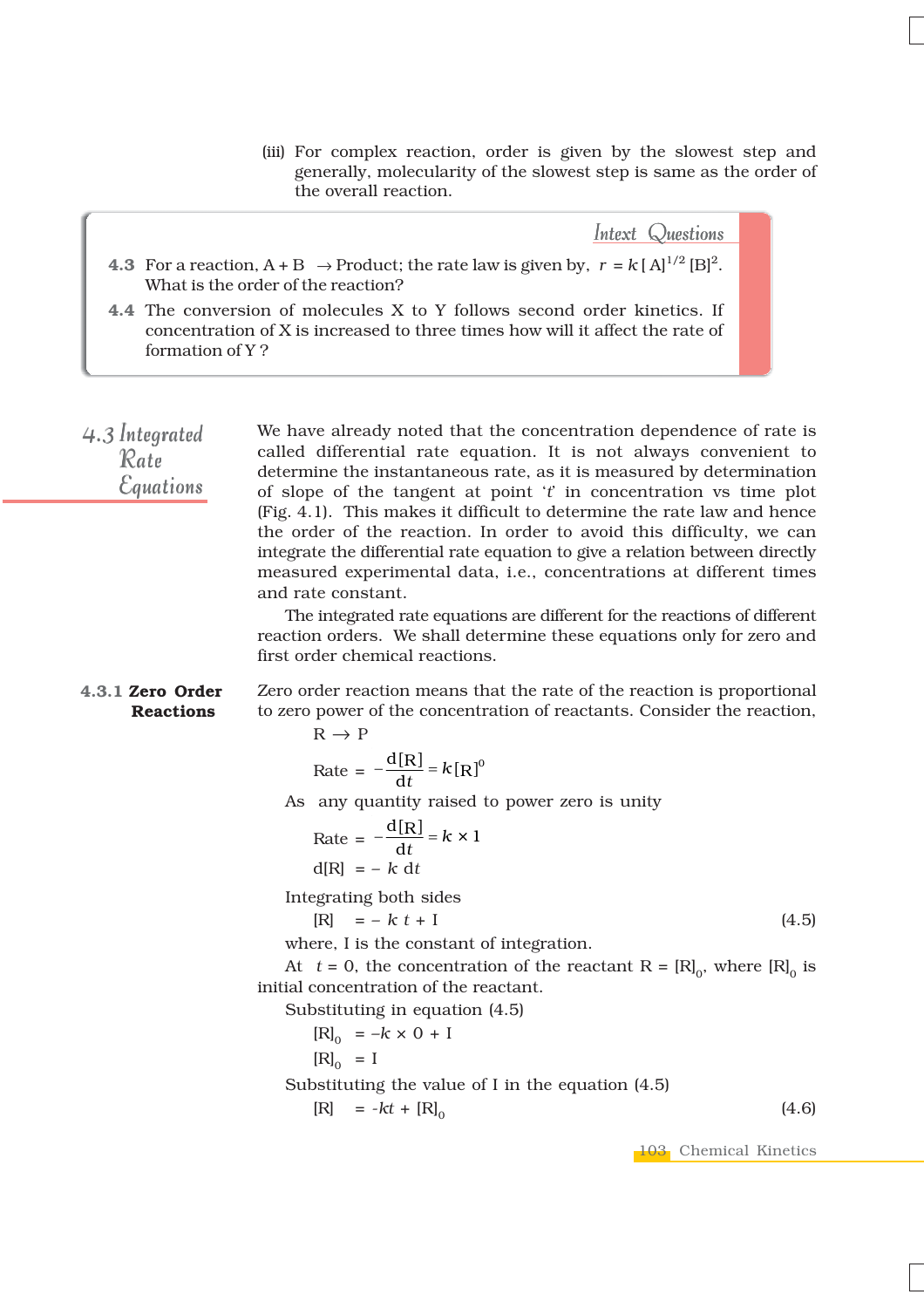

*Fig. 4.3: Variation in the concentration vs*

*time plot for a zero order reaction*

Comparing (4.6) with equation of a straight line,  $y = mx + c$ , if we plot [R] against t, we get a straight line (Fig. 4.3) with slope  $= -k$  and intercept equal to  $[R]_0$ .

Further simplifying equation (4.6), we get the rate constant, *k* as

$$
k = \frac{[\mathbf{R}]_0 - [\mathbf{R}]}{t} \tag{4.7}
$$

Zero order reactions are relatively uncommon but they occur under special conditions. Some enzyme catalysed reactions and reactions which occur on metal surfaces are a few examples of zero order reactions. The decomposition of gaseous ammonia on a hot platinum surface is a zero order reaction at high pressure.



 $Rate = k [NH<sub>3</sub>]$ <sup>0</sup> = k

In this reaction, platinum metal acts as a catalyst. At high pressure, the metal surface gets saturated with gas molecules. So, a further change in reaction conditions is unable to alter the amount of ammonia on the surface of the catalyst making rate of the reaction independent of its concentration. The thermal decomposition of HI on gold surface is another example of zero order reaction.

In this class of reactions, the rate of the reaction is proportional to the first power of the concentration of the reactant R. For example, **4.3.2 First Order Reactions**

$$
R \to P
$$

$$
Rate = -\frac{d[R]}{dt} = k[R]
$$

or 
$$
\frac{d[R]}{[R]} = -kdt
$$

Integrating this equation, we get

$$
\ln[R] = -kt + I \tag{4.8}
$$

Again, I is the constant of integration and its value can be determined easily.

When  $t = 0$ ,  $R = [R]_0$ , where  $[R]_0$  is the initial concentration of the reactant.

Therefore, equation (4.8) can be written as

 $\ln$  [R]<sub>0</sub> = – $k \times 0 + I$  $\ln$  [R]<sub>0</sub> = I

Substituting the value of I in equation (4.8)  
\n
$$
\ln[R] = -kt + \ln[R]_0 \tag{4.9}
$$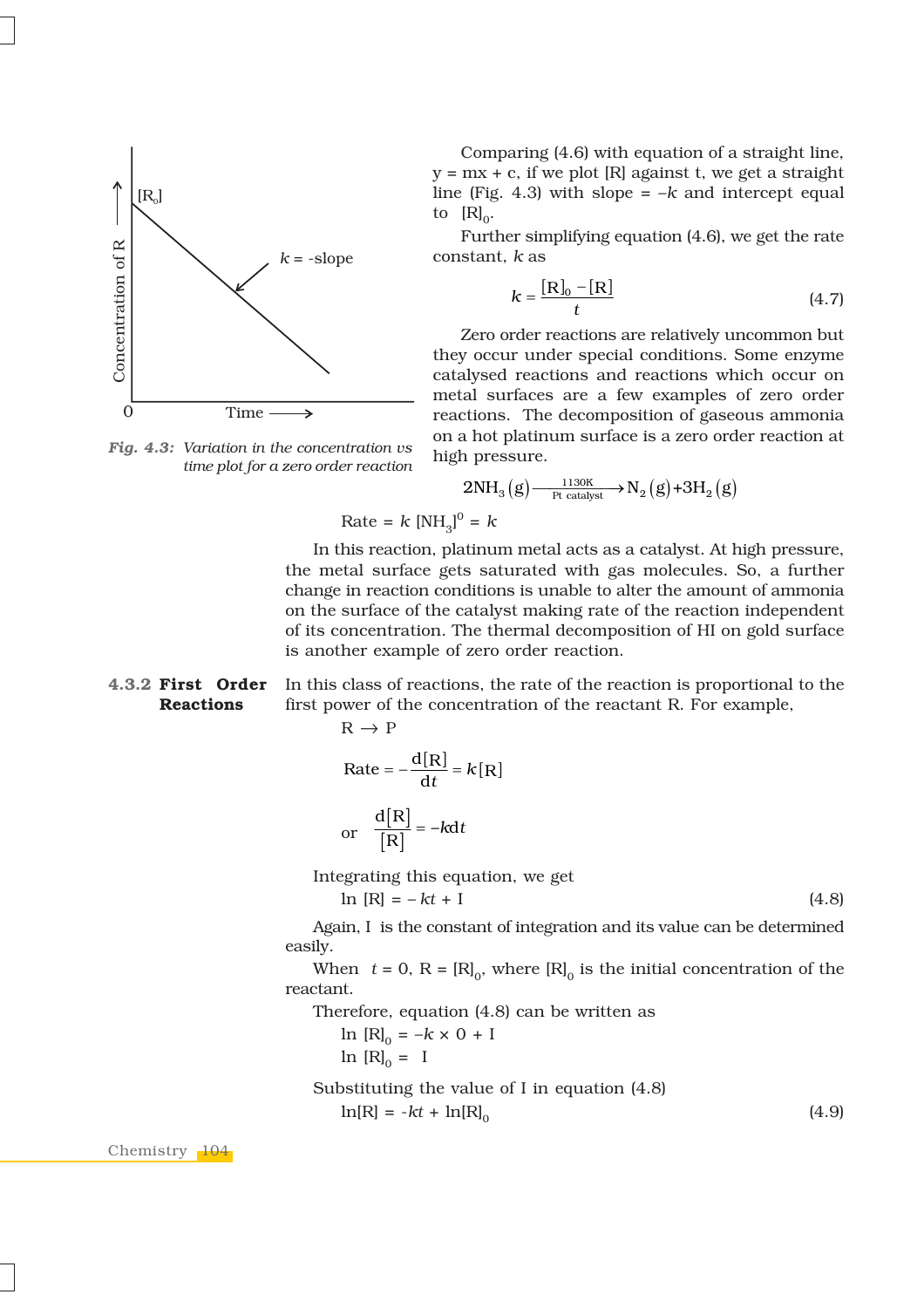Rearranging this equation

$$
\ln\frac{[\mathbf{R}]}{[\mathbf{R}]_0} = -kt
$$
  
or  $k = \frac{1}{t} \ln \frac{[\mathbf{R}]_0}{[\mathbf{R}]}$  (4.10)

At time  $t_1$  from equation (4.8)

 $*ln[R]_1 = -kt_1 + *ln[R]_0$  (4.11)

At time  $t_2$ 

$$
\ln[R]_2 = -kt_2 + \ln[R]_0 \tag{4.12}
$$

where,  $[R]_1$  and  $[R]_2$  are the concentrations of the reactants at time  $t_1$  and  $t_2$  respectively.

Subtracting (4.12) from (4.11)

$$
\ln[R]_1 - \ln[R]_2 = -kt_1 - (-kt_2)
$$
  
\n
$$
\ln\frac{[R]_1}{[R]_2} = k(t_2 - t_1)
$$
  
\n
$$
k = \frac{1}{(t_2 - t_1)} \ln\frac{[R]_1}{[R]_2}
$$
 (4.13)

Equation (4.9) can also be written as

$$
\ln\frac{[R]}{[R]_0} = -kt
$$

Taking antilog of both sides

$$
[R] = [R]_0 e^{-kt}
$$
 (4.14)

Comparing equation (4.9) with  $y = mx + c$ , if we plot ln [R] against *t* (Fig. 4.4) we get a straight line with slope = –*k* and intercept equal to  $\ln[R]_0$ 

The first order rate equation (4.10) can also be written in the form

$$
k = \frac{2.303}{t} \log \frac{[R]_0}{[R]}
$$
  
\*  $\log \frac{[R]_0}{[R]} = \frac{kt}{2.303}$  (4.15)

If we plot a graph between  $log [R]_0/[R]$  vs *t*, (Fig. 4.5), the slope =  $k/2.303$ 

Hydrogenation of ethene is an example of first order reaction.

 $C_2H_4(g) + H_2(g) \to C_2H_6(g)$ 

 $Rate = k [C_2H_4]$ 

All natural and artificial radioactive decay of unstable nuclei take place by first order kinetics.

\* *Refer to Appendix-IV for ln and log (logarithms).*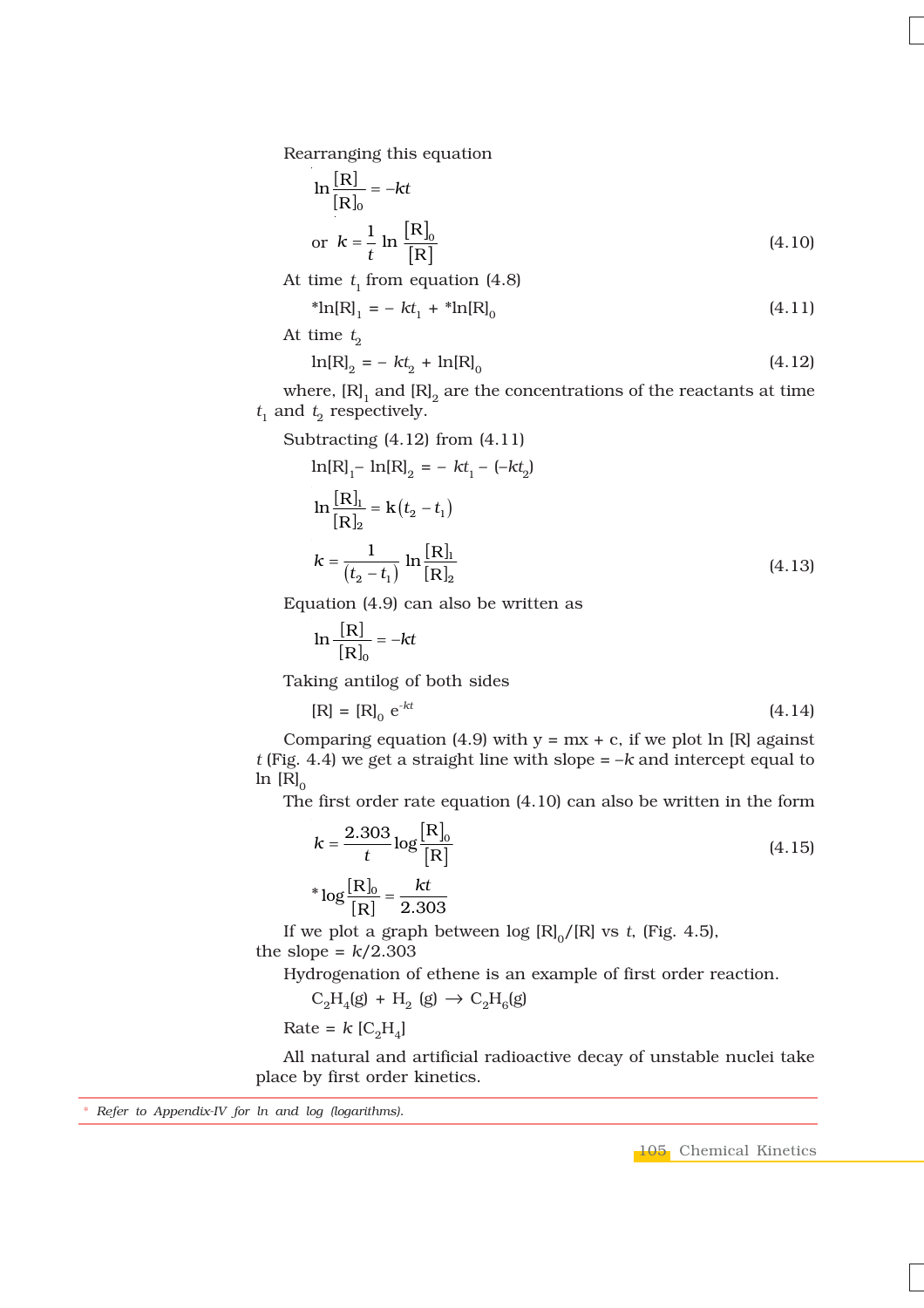

*Fig. 4.4: A plot between ln[R] and t for a first order reaction*



*Fig. 4.5: Plot of log*  $[R]_0/[R]$  *vs time for a first order reaction*

$$
^{226}_{88}\text{Ra} \rightarrow ^{4}_{2}\text{He} + ^{222}_{86}\text{Rn}
$$

Rate = 
$$
k
$$
 [Ra]  
Decomposition of  $N_2O_5$  and  $N_2O$  are some more examples of first order reactions.

The initial concentration of  $N_2O_5$  in the following first order reaction  $N_2O_5(g) \rightarrow 2 \text{ NO}_2(g) + 1/2O_2(g)$  was  $1.24 \times 10^{-2} \text{ mol } L^{-1}$  at 318 K. The concentration of  $N_2O_5$  after 60 minutes was 0.20  $\times$  10<sup>-2</sup> mol L<sup>-1</sup>. Calculate the rate constant of the reaction at 318 K. <u>Example 4.5</u>

Solution For a first order reaction

$$
\log \frac{[R]_1}{[R]_2} = \frac{k(t_2 - t_1)}{2.303}
$$
  
\n
$$
k = \frac{2.303}{(t_2 - t_1)} \log \frac{[R]_1}{[R]_2}
$$
  
\n
$$
= \frac{2.303}{(60 \text{ min} - 0 \text{ min})} \log \frac{1.24 \times 10^{-2} \text{ mol L}^{-1}}{0.20 \times 10^{-2} \text{ mol L}^{-1}}
$$
  
\n
$$
= \frac{2.303}{60} \log 6.2 \text{ min}^{-1}
$$
  
\n
$$
k = 0.0304 \text{ min}^{-1}
$$

Let us consider a typical first order gas phase reaction

 $A(g) \rightarrow B(g) + C(g)$ 

Let  $p_i$  be the initial pressure of A and  $p_t$  the total pressure at time '*t*'. Integrated rate equation for such a reaction can be derived as Total pressure  $p_t = p_A + p_B + p_C$  (pressure units)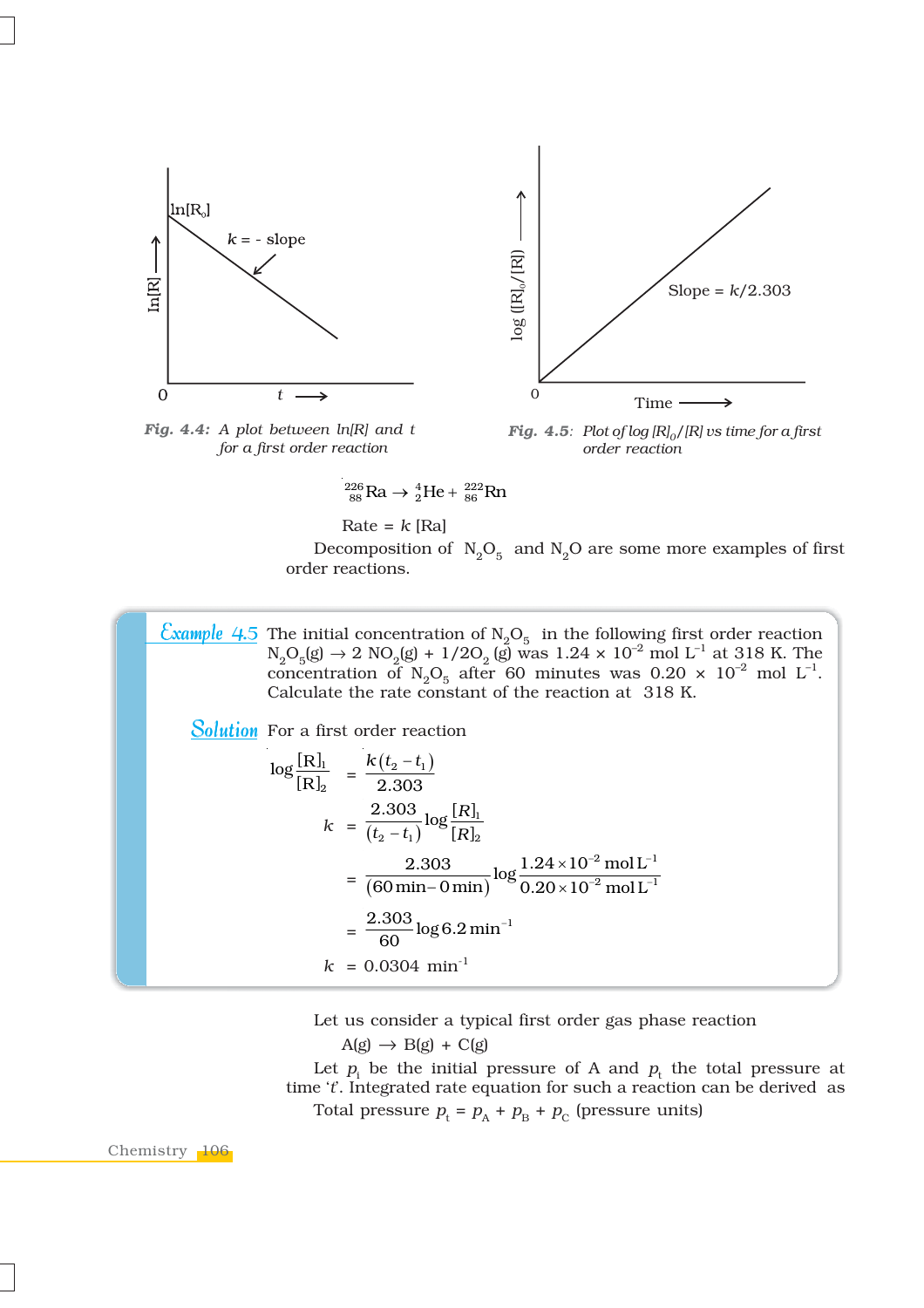$p_A$ ,  $p_B$  and  $p_C$  are the partial pressures of A, B and C, respectively. If x atm be the decrease in pressure of A at time *t* and one mole each of B and C is being formed, the increase in pressure of B and C will also be x atm each.

|           | $A(\mathfrak{g})$   | $\rightarrow$ | $B(\varrho)$ | C(g)  |
|-----------|---------------------|---------------|--------------|-------|
| At $t=0$  | $p_i$ atm           |               | 0 atm        | 0 atm |
| At time t | $(p_{\cdot}-x)$ atm |               | x atm        | x atm |

where,  $p_i$  is the initial pressure at time  $t = 0$ .

$$
p_{t} = (p_{i} - x) + x + x = p_{i} + x
$$
  
\n
$$
x = (p_{t} - p_{i})
$$
  
\nwhere,  $p_{A} = p_{i} - x = p_{i} - (p_{t} - p_{i})$   
\n
$$
= 2p_{i} - p_{t}
$$
  
\n
$$
k = \left(\frac{2.303}{t}\right) \left(\log \frac{p_{i}}{p_{A}}\right)
$$
  
\n
$$
= \frac{2.303}{t} \log \frac{p_{i}}{(2p_{i} - p_{t})}
$$
\n(4.16)

The following data were obtained during the first order thermal *Example 4.*0 decomposition of  $N_2O_5$  (g) at constant volume:

 $2N_2O_5(g) \rightarrow 2N_2O_4(g) + O_2(g)$ S.No. Time/s Total Pressure/(atm) 1. 0 0.5 2. 100 0.512

Calculate the rate constant.

Let the pressure of  $N_2O_5(g)$  decrease by 2x atm. As two moles of Solution  $N_2O_5$  decompose to give two moles of  $N_2O_4(g)$  and one mole of  $O_2(g)$ , the pressure of  $N_2O_4$  (g) increases by 2x atm and that of  $O_2$  (g) increases by x atm.

 $2N_2O_5(g)$   $\rightarrow$   $2N_2O_4(g)$  +  $O_2(g)$ Start  $t = 0$  0.5 atm 0 atm 0 atm At time  $t$  (0.5 – 2x) atm 2x atm  $x \text{ atm}$  $p_t = p_{\text{N}_2\text{O}_5} + p_{\text{N}_2\text{O}_4} + p_{\text{O}_2}$  $=(0.5 - 2x) + 2x + x = 0.5 + x$ 

 $x = p_t - 0.5$ 

 $p_{\text{N}_2\text{O}_5}$  = 0.5 – 2x  $= 0.5 - 2 (p<sub>t</sub> - 0.5) = 1.5 - 2p<sub>t</sub>$ At  $t = 100$  s;  $p_t = 0.512$  atm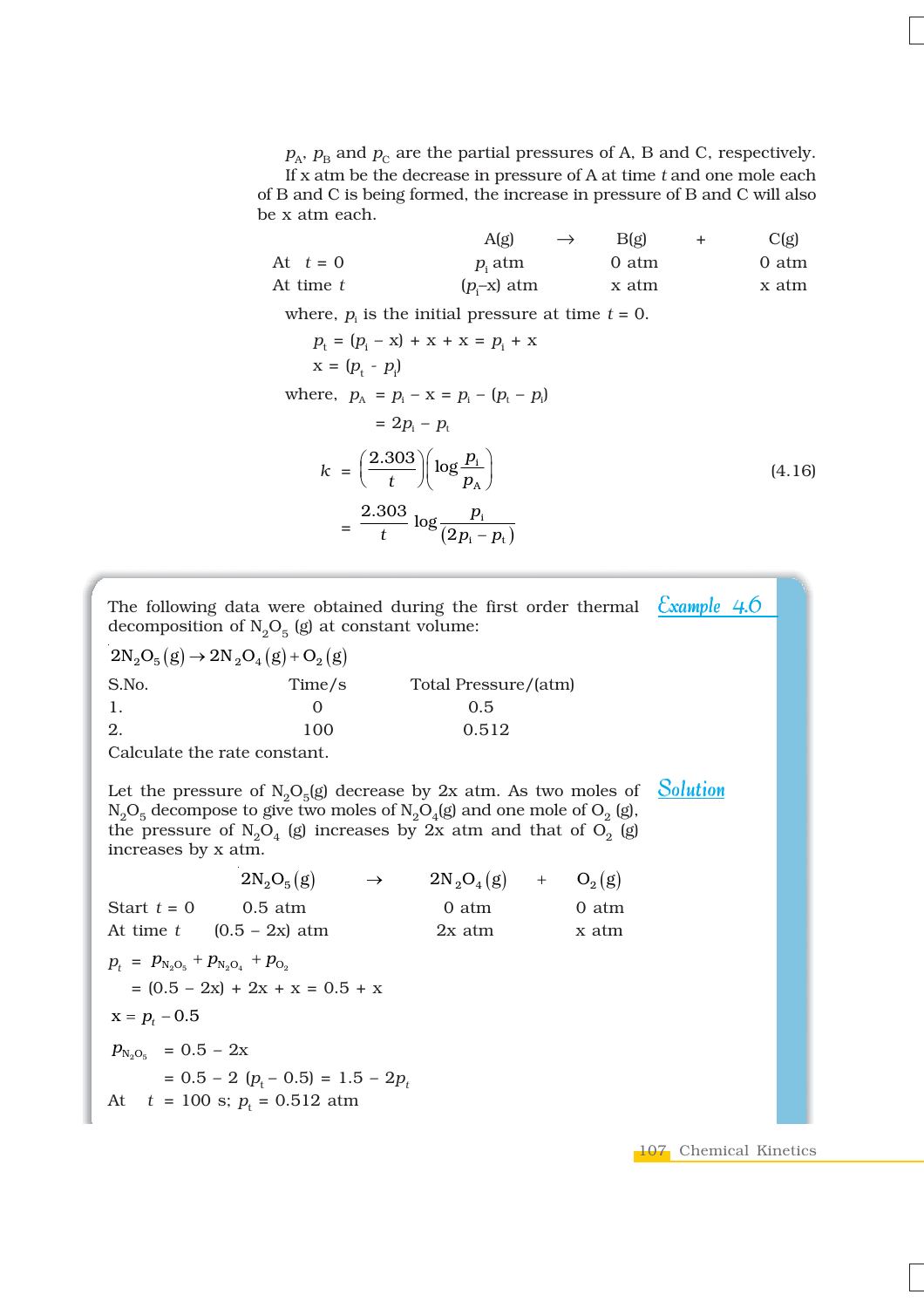$$
p_{\text{N}_2\text{O}_5} = 1.5 - 2 \times 0.512 = 0.476 \text{ atm}
$$

Using equation (4.16)

$$
k = \frac{2.303}{t} \log \frac{p_i}{p_A} = \frac{2.303}{100 \text{ s}} \log \frac{0.5 \text{ atm}}{0.476 \text{ atm}}
$$

$$
= \frac{2.303}{100 \text{ s}} \times 0.0216 = 4.98 \times 10^{-4} \text{ s}^{-1}
$$

## **Reaction**

**4.3.3 Half-Life of a** The half-life of a reaction is the time in which the concentration of a reactant is reduced to one half of its initial concentration. It is represented as  $t_{1/2}$ .

For a zero order reaction, rate constant is given by equation 4.7.

$$
k = \frac{[\mathbf{R}]_0 - [\mathbf{R}]}{t}
$$
  
At  $t = t_{1/2}$ ,  $[\mathbf{R}] = \frac{1}{2} [\mathbf{R}]_0$ 

The rate constant at  $t_{1/2}$  becomes

$$
k = \frac{[\mathbf{R}]_0 - 1/2[\mathbf{R}]_0}{t_{1/2}}
$$

$$
t_{1/2} = \frac{[\mathbf{R}]_0}{2k}
$$

It is clear that  $t_{1/2}$  for a zero order reaction is directly proportional to the initial concentration of the reactants and inversely proportional to the rate constant.

For the first order reaction,

$$
k = \frac{2.303}{t} \log \frac{[\text{R}]_0}{[\text{R}]}
$$
 (4.15)

at 
$$
t_{1/2}
$$
 [R] =  $\frac{[R]_0}{2}$  (4.16)

So, the above equation becomes

$$
k = \frac{2.303}{t_{1/2}} \log \frac{[R]_0}{[R]/2}
$$
  
or  $t_{1/2} = \frac{2.303}{k} \log 2$   
 $t_{1/2} = \frac{2.303}{k} \times 0.301$   
 $t_{1/2} = \frac{0.693}{k}$  (4.17)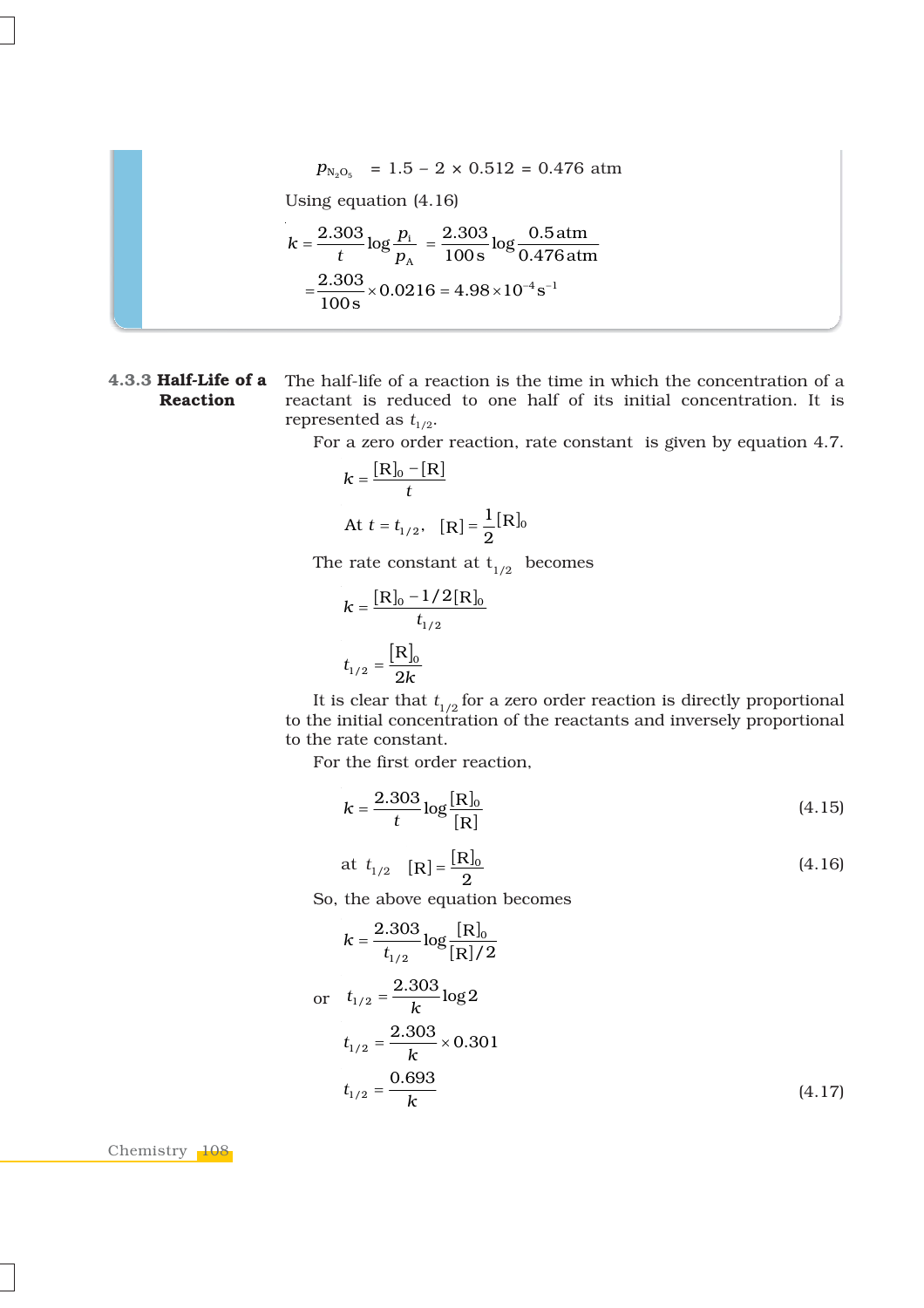It can be seen that for a first order reaction, half-life period is constant, i.e., it is independent of initial concentration of the reacting species. The half-life of a first order equation is readily calculated from the rate constant and vice versa.

For zero order reaction  $t_{1/2} \propto [\mathbf{R}]_0$ . For first order reaction  $t_{1/2}$  is independent of  $[R]_0$ .

A first order reaction is found to have a rate constant,  $k$  = 5.5  $\times$  10<sup>-14</sup> s<sup>-1</sup>. <u>Example 4.7</u> Find the half-life of the reaction. Half-life for a first order reaction is  $\int$ <sup>1</sup>  $\int$ <sup>2</sup>  $\int$ <sup>2</sup>  $\int$ <sup>2</sup>  $\int$ <sup>2</sup>  $\int$ <sup>2</sup>  $\int$ <sup>2</sup>  $\int$ <sup>2</sup>  $\int$ <sup>2</sup>  $\int$ <sup>2</sup>  $\int$ <sup>2</sup>  $\int$ <sup>2</sup>  $\int$ <sup>2</sup>  $\int$ <sup>2</sup>  $\int$ <sup>2</sup>  $\int$ <sup>2</sup>  $\int$ <sup>2</sup>  $\int$ <sup>2</sup>  $\int$ <sup>2</sup>  $\int$ <sup>2</sup>  $\int$ <sup>2</sup>  $\int$ <sup>2</sup>  $\int$ <sup>2</sup>  $\int$ <sup>2</sup>  $\int$ <sup>2</sup>  $\int$ <sup>2</sup>  $\int$ <sup>2</sup>  $\int$ <sup></sup> Solution

$$
t_{1/2} = \frac{0.693}{k}
$$
  

$$
t_{1/2} = \frac{0.693}{5.5 \times 10^{-14} \text{s}^{-1}} = 1.26 \times 10^{14} \text{s}
$$

0.693

Show that in a first order reaction, time required for completion of 99.9% is 10 times of half-life  $(t_{1/2})$  of the reaction.

When reaction is completed 99.9%,  $[R]_n = [R]_0 - 0.999[R]_0$ 

$$
k = \frac{2.303}{t} \log \frac{[R]_0}{[R]}
$$
  
\n
$$
= \frac{2.303}{t} \log \frac{[R]_0}{[R]_0 - 0.999 [R]_0} = \frac{2.303}{t} \log 10^3
$$
  
\n
$$
t = 6.909/k
$$
  
\nFor half-life of the reaction  
\n
$$
t_{1/2} = 0.693/k
$$
  
\n
$$
\frac{t}{t_{1/2}} = \frac{6.909}{k} \times \frac{k}{0.693} = 10
$$

Table 4.4 summarises the mathematical features of integrated laws of zero and first order reactions.

**Table 4.4: Integrated Rate Laws for the Reactions of Zero and First Order**

| Order        | <b>Reaction</b><br>type | <b>Differential</b><br>rate law | Integrated<br>rate law                                 | <b>Straight</b><br>line plot | Half-<br><b>life</b> | Units of k                                           |
|--------------|-------------------------|---------------------------------|--------------------------------------------------------|------------------------------|----------------------|------------------------------------------------------|
| $\mathbf{0}$ | $R\rightarrow P$        | $d[R]/dt = -k$                  | $kt = [R]_0 - [R]$                                     | $[R]$ vs $t$                 | $[R]_0/2k$           | conc time $^{-1}$<br>or mol $L^{-1}$ s <sup>-1</sup> |
|              | $R\rightarrow P$        | $d[R]/dt = -k[R]$               | $[R] = [R]_0 e^{-kt}$<br>or $kt =$<br>$ln[[R]0 / [R]]$ | $ln[R]$ vs t                 | $\ln 2/k$            | time <sup>-1</sup> or $s^{-1}$                       |

109 Chemical Kinetics

Example 4.8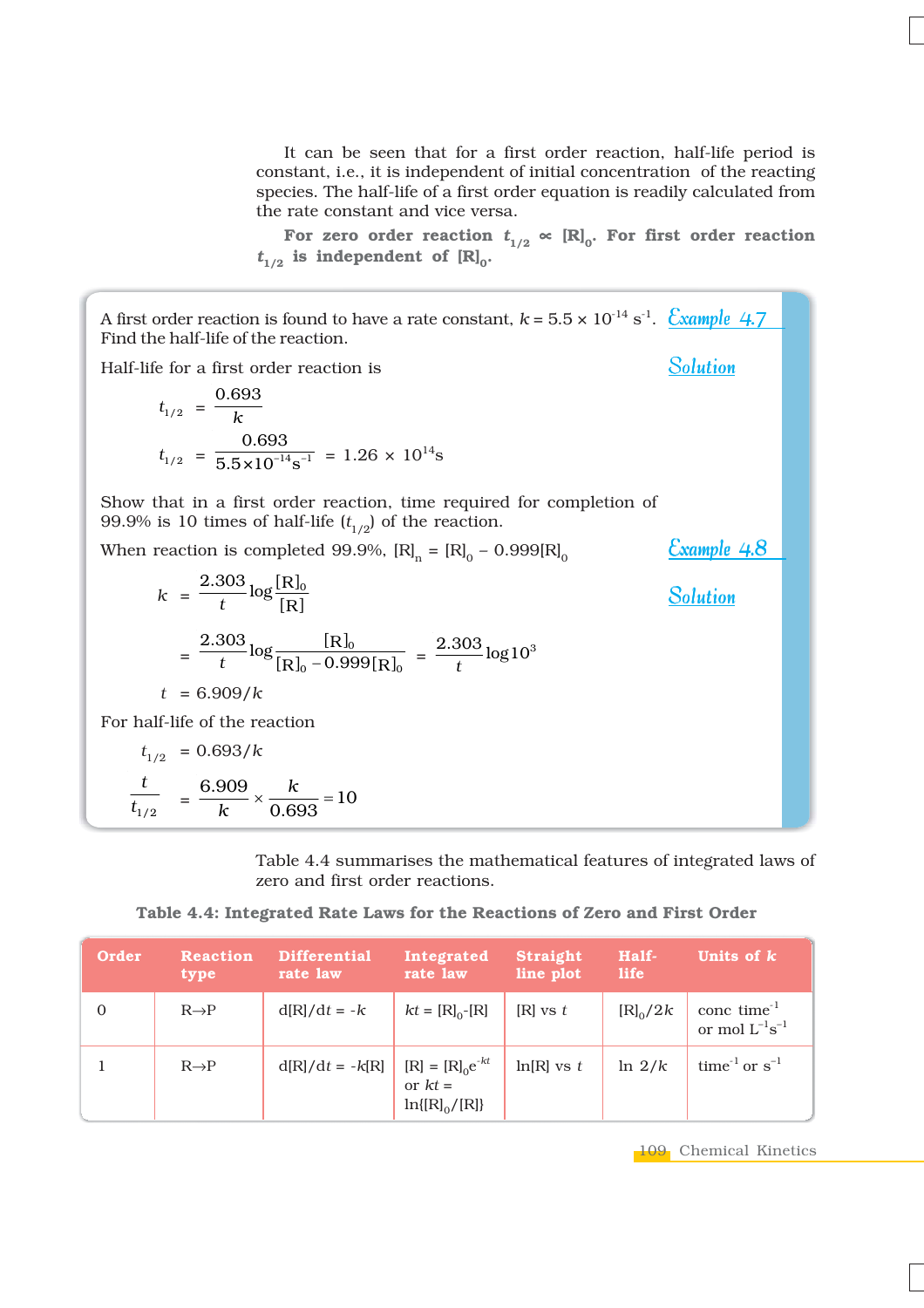4.4  $\mathcal{D}_{seudo}$  first Order Reaction

The order of a reaction is sometimes altered by conditions. Consider a chemical reaction between two substances when one reactant is present in large excess. During the hydrolysis of 0.01 mol of ethyl acetate with 10 mol of water, amounts of the various constituents at the beginning  $(t = 0)$  and completion  $(t)$  of the reaction are given as under.

|                          | $CH_3COOC_2H_5 + H_2O \t H^+ \rightarrow CH_3COOH + C_2H_5OH$ |             |            |
|--------------------------|---------------------------------------------------------------|-------------|------------|
| $t = 0$ 0.01 mol         | 10 mol                                                        | 0 mol 0 mol |            |
| $t \qquad 0 \text{ mol}$ | 9.9 mol                                                       | $0.01$ mol  | $0.01$ mol |

The concentration of water does not get altered much during the course of the reaction. So, in the rate equation

 $Rate = k'$  [CH<sub>2</sub>COOC<sub>2</sub>H<sub>5</sub>] [H<sub>2</sub>O]

the term  $[H_2O]$  can be taken as constant. The equation, thus, becomes

Rate =  $k$  [CH<sub>3</sub>COOC<sub>2</sub>H<sub>5</sub>] where  $k = k'$  [H<sub>2</sub>O]

and the reaction behaves as first order reaction. Such reactions are called pseudo first order reactions.

Inversion of cane sugar is another pseudo first order reaction.

 $C_{12}H_{22}O_{11}$  +  $H_2O \xrightarrow{H^+} C_6H_{12}O_6$  +  $C_6H_{12}O_6$ Cane sugar Glucose Fructose

Rate =  $k$  [C<sub>12</sub>H<sub>22</sub>O<sub>11</sub>]

<mark>Example 4.Q</mark> Hydrolysis of methyl acetate in aqueous solution has been studied by titrating the liberated acetic acid against sodium hydroxide. The concentration of the ester at different times is given below.

| t/min          |        | 30     | 60     | 90     |
|----------------|--------|--------|--------|--------|
| $C/mol L^{-1}$ | 0.8500 | 0.8004 | 0.7538 | 0.7096 |

Show that it follows a pseudo first order reaction, as the concentration of water remains nearly constant (55 mol  $L^{-1}$ ), during the course of the reaction. What is the value of *k*′ in this equation?  $Rate = k'[CH<sub>3</sub>COOCH<sub>3</sub>][H<sub>2</sub>O]$ 

Solution For pseudo first order reaction, the reaction should be first order with respect to ester when  $[H_2O]$  is constant. The rate constant  $k$  for pseudo first order reaction is

 $k = \frac{2.303}{t} \log \frac{C_0}{C}$  where  $k = k' [H_2 O]$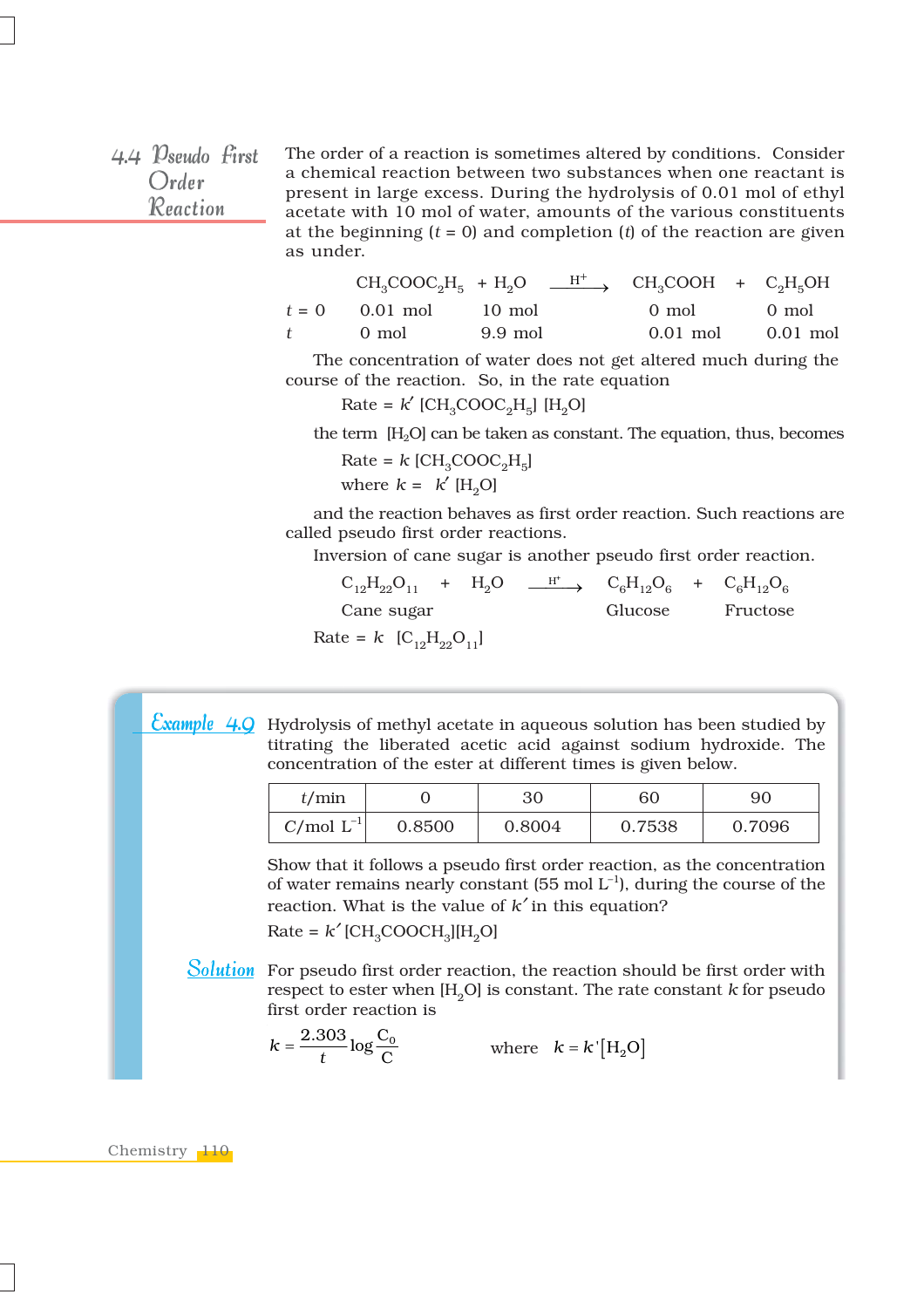From the above data we note

| t/min | C/ mol $L^{-1}$ | $k/mol L^{-1}$         |
|-------|-----------------|------------------------|
|       | 0.8500          |                        |
| 30    | 0.8004          | $2.004 \times 10^{-3}$ |
| 60    | 0.7538          | $2.002 \times 10^{-3}$ |
| 90    | 0.7096          | $2.005 \times 10^{-3}$ |

It can be seen that *k* [H<sub>2</sub>O] is constant and equal to 2.004  $\times$  10<sup>-3</sup> min<sup>-1</sup> and hence, it is pseudo first order reaction. We can now determine *k* from

 $k$ [H<sub>2</sub>O] = 2.004 × 10<sup>-3</sup> min<sup>-1</sup>

$$
k
$$
 [55 mol L<sup>-1</sup>] = 2.004 × 10<sup>-3</sup> min<sup>-1</sup>

 $k = 3.64 \times 10^{-5}$  mol<sup>-1</sup> L min<sup>-1</sup>

Intext Questions

- **4.5** A first order reaction has a rate constant  $1.15 \times 10^{-3}$  s<sup>-1</sup>. How long will 5 g of this reactant take to reduce to 3 g?
- **4.6** Time required to decompose  $SO_2Cl_2$  to half of its initial amount is 60 minutes. If the decomposition is a first order reaction, calculate the rate constant of the reaction.
- 4.5 Temperature Dependence of the Rate of a Reaction

Most of the chemical reactions are accelerated by increase in temperature. For example, in decomposition of  $N_2O_5$ , the time taken for half of the original amount of material to decompose is 12 min at  $50^{\circ}$ C, 5 h at  $25^{\circ}$ C and 10 days at  $0^{\circ}$ C. You also know that in a mixture of potassium permanganate (KMnO<sub>4</sub>) and oxalic acid (H<sub>2</sub>C<sub>2</sub>O<sub>4</sub>), potassium permanganate gets decolourised faster at a higher temperature than that at a lower temperature.

It has been found that **for a chemical reaction with rise in temperature by 10°, the rate constant is nearly doubled.**

The temperature dependence of the rate of a chemical reaction can be accurately explained by Arrhenius equation (4.18). It was first proposed by Dutch chemist, J.H. van't Hoff but Swedish chemist, Arrhenius provided its physical justification and interpretation.

$$
k = A e^{-Ea / RT}
$$
 (4.18)

where *A* is the Arrhenius factor or the frequency factor. It is also called pre-exponential factor. It is a constant specific to a particular reaction.  $R$  is gas constant and  $E<sub>a</sub>$  is activation energy measured in joules/mole  $(J \mod^{-1}).$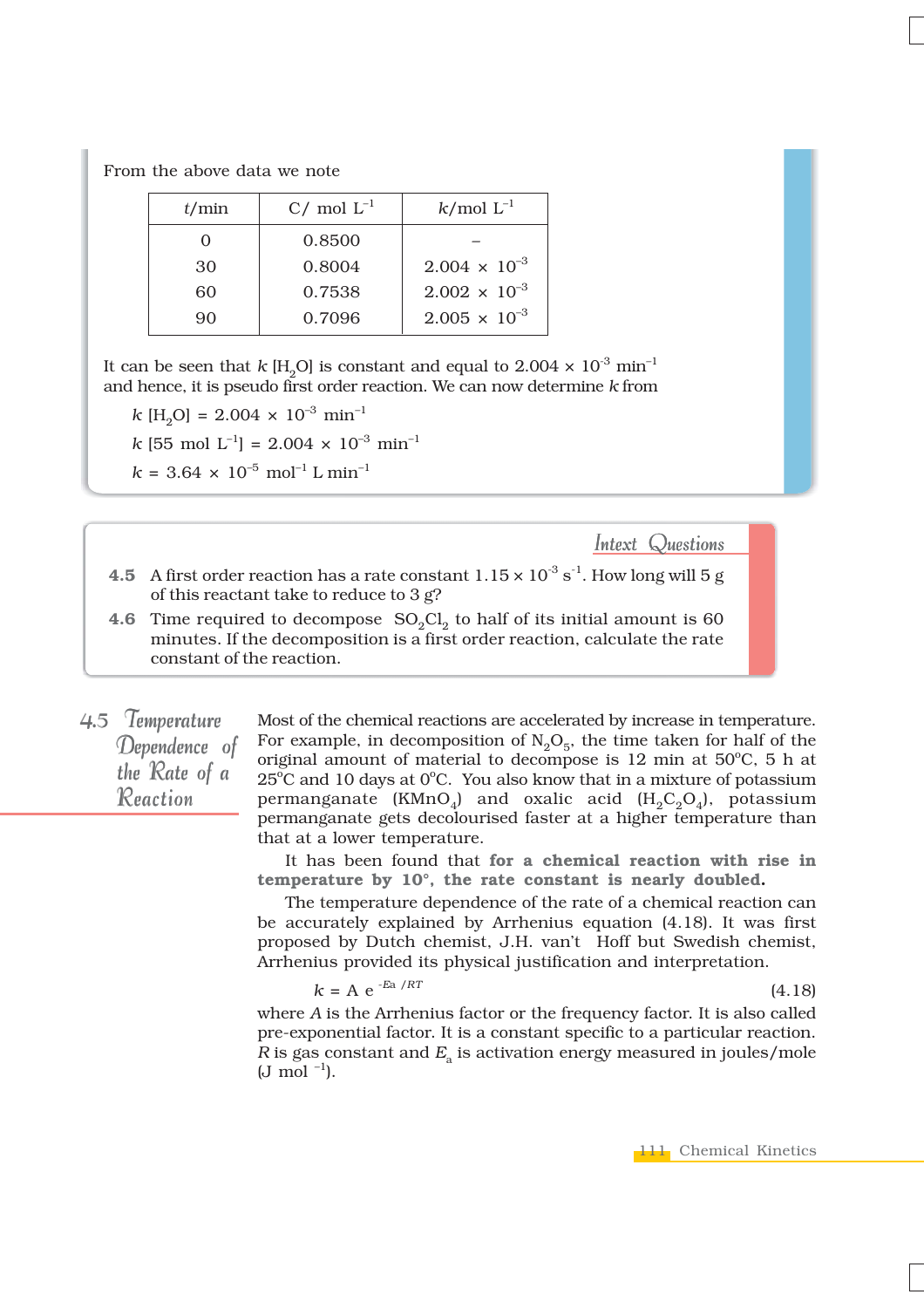It can be understood clearly using the following simple reaction

 $H_2(g) + I_2(g) \to 2HI(g)$ 

$$
\begin{array}{ccc}\nH & I & H \cdots I & H \longrightarrow I \\
H & I & H \cdots I & H \longrightarrow I \\
H & H & H \cdots I & H \longrightarrow I\n\end{array}
$$

According to Arrhenius, this reaction can take place only when a molecule of hydrogen and a molecule of iodine collide to form an unstable intermediate (Fig. 4.6). It exists for a very short time and then breaks up to form two molecules of hydrogen iodide.

*Fig. 4.6: Formation of HI through the intermediate*



*Fig. 4.7: Diagram showing plot of potential energy vs reaction coordinate.*



*Fig. 4.8: Distribution curve showing energies among gaseous molecules*



*Fig. 4.9: Distribution curve showing temperature dependence of rate of a reaction*

Chemistry 112

The energy required to form this intermediate, called **activated complex** (C), is known as **activation energy (***E***a)**. Fig. 4.7 is obtained by plotting potential energy vs reaction coordinate. Reaction coordinate represents the profile of energy change when reactants change into products.

Some energy is released when the complex decomposes to form products. So, the final heat of the reaction depends upon the nature of reactants and products.

All the molecules in the reacting species do not have the same kinetic energy. Since it is difficult to predict the behaviour of any one molecule with precision, Ludwig Boltzmann and James Clark Maxwell used statistics to predict the behaviour of large number of molecules. According to them, the distribution of kinetic energy may be described by plotting the fraction of molecules  $(N_E/N_T)$  with a given kinetic energy (E) vs kinetic energy (Fig. 4.8). Here,  $N<sub>E</sub>$  is the number of molecules with energy *E* and  $N_T$  is total number of molecules.

The peak of the curve corresponds to the **most probable kinetic energy,** i.e., kinetic energy of maximum fraction of molecules. There are decreasing number of molecules with energies higher or lower than this value. When the temperature is raised, the maximum of the curve moves to the higher energy value (Fig. 4.9) and the curve broadens out, i.e., spreads to the right such that there is a greater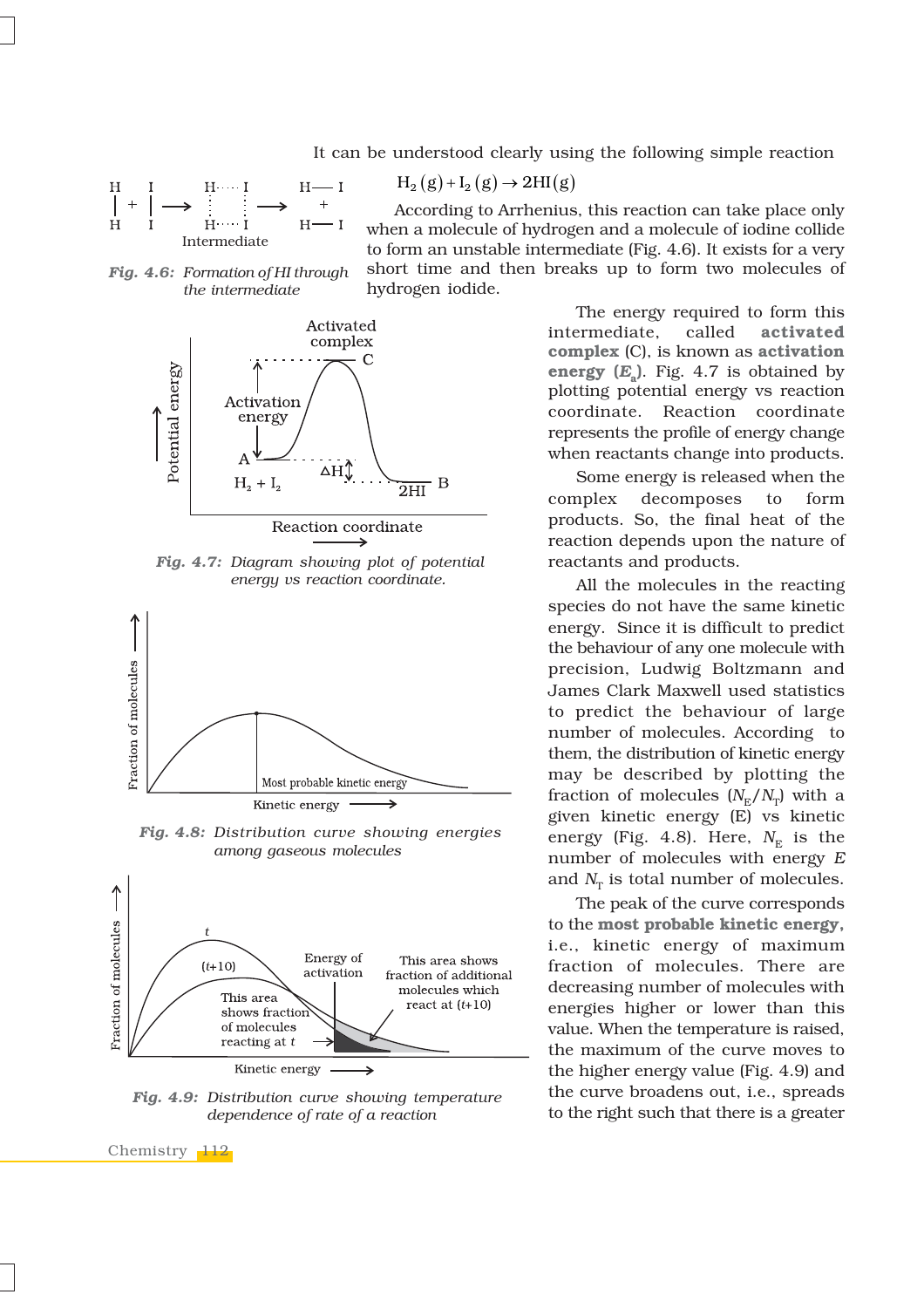proportion of molecules with much higher energies. The area under the curve must be constant since total probability must be one at all times. We can mark the position of  $E_a$  on Maxwell Boltzmann distribution curve (Fig. 4.9).

 Increasing the temperature of the substance increases the fraction of molecules, which collide with energies greater than  $E_a$ . It is clear from the diagram that in the curve at  $(t + 10)$ , the area showing the fraction of molecules having energy equal to or greater than activation energy gets doubled leading to doubling the rate of a reaction.

In the Arrhenius equation (4.18) the factor e -*E*a /*RT* corresponds to the fraction of molecules that have kinetic energy greater than  $E_a$ . Taking natural logarithm of both sides of equation (4.18)

$$
\ln k = -\frac{E_{\rm a}}{RT} + \ln A \tag{4.19}
$$

The plot of ln *k* vs 1/T gives a straight line according to the equation (4.19) as shown in Fig. 4.10.

Thus, it has been found from Arrhenius equation (4.18) that increasing the temperature or decreasing the activation energy will result in an increase in the rate of the reaction and an exponential increase in the rate constant.

In Fig. 4.10, slope =  $-\frac{E_a}{R}$  $\frac{a}{R}$  and intercept = ln *A*. So we can calculate  $E_a$  and *A* using these values.

At temperature  $T_1$ , equation (4.19) is

$$
\ln k_1 = -\frac{E_a}{RT_1} + \ln A \tag{4.20}
$$

At temperature  $T_2$ , equation (4.19) is

$$
\ln k_2 = -\frac{E_a}{RT_2} + \ln A \tag{4.21}
$$

(since *A* is constant for a given reaction)

 $k_1$  and  $k_2$  are the values of rate constants at temperatures  $T_1$  and  $T_2$  respectively.

Subtracting equation (4.20) from (4.21), we obtain

$$
\ln k_2 - \ln k_1 = \frac{E_a}{RT_1} - \frac{E_a}{RT_2}
$$
\n
$$
\ln \frac{k_2}{k_1} = \frac{E_a}{R} \left[ \frac{1}{T_1} - \frac{1}{T_2} \right]
$$
\n
$$
\log \frac{k_2}{k_1} = \frac{E_a}{2.303R} \left[ \frac{1}{T_1} - \frac{1}{T_2} \right]
$$
\n
$$
\log \frac{k_2}{k_1} = \frac{E_a}{2.303R} \left[ \frac{T_2 - T_1}{T_1 T_2} \right]
$$
\n(4.22)



*Fig. 4.10: A plot between ln k and 1/T*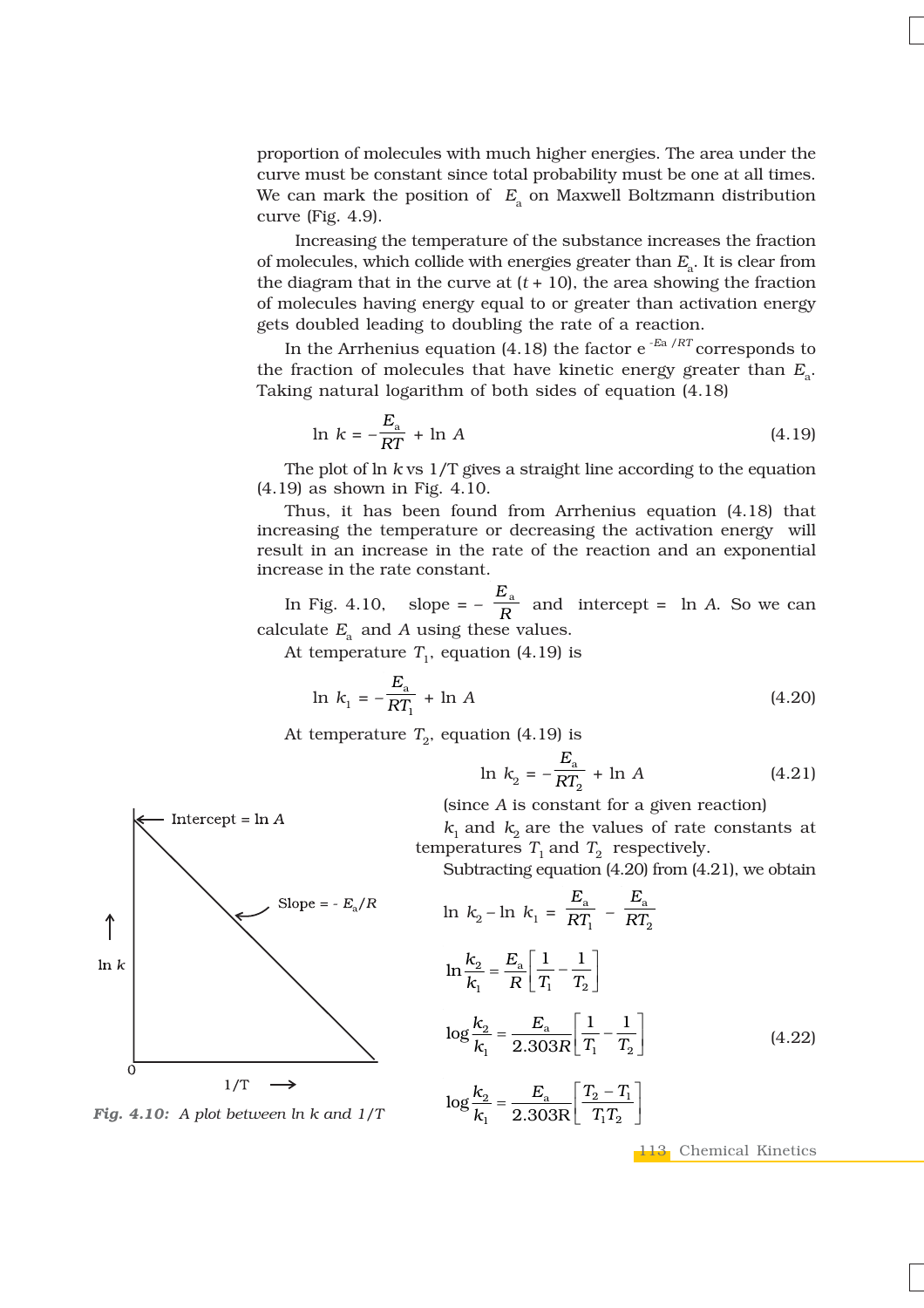| Example 4.10    | The rate constants of a reaction at 500K and 700K are $0.02s^{-1}$ and<br>$0.07s^{-1}$ respectively. Calculate the values of $E_a$ and A.                                                  |
|-----------------|--------------------------------------------------------------------------------------------------------------------------------------------------------------------------------------------|
| <b>Solution</b> | $\log \frac{k_2}{k} = \frac{E_a}{2.303R} \left  \frac{T_2 - T_1}{TT} \right $                                                                                                              |
|                 | $\log \frac{0.07}{0.02} = \left( \frac{E_{\rm a}}{2.303 \times 8.314 \, {\rm J} \text{K}^{-1} \text{mol}^{-1}} \right) \left[ \frac{700 - 500}{700 \times 500} \right]$                    |
|                 | $0.544 = E_a \times 5.714 \times 10^{-4} / 19.15$<br>$E_{\rm a}$ = 0.544 × 19.15/5.714 × 10 <sup>-4</sup> = 18230.8 J                                                                      |
|                 | $k = Ae^{-Ea/RT}$<br><b>Since</b>                                                                                                                                                          |
|                 | $0.02$ = Ae <sup>-18230.8</sup> /8.314 × 500                                                                                                                                               |
|                 | $A = 0.02/0.012 = 1.61$                                                                                                                                                                    |
|                 | $\frac{\text{Example 4.1}}{\text{Number 1}}$ The first order rate constant for the decomposition of ethyl iodide<br>by the reaction                                                        |
|                 | $C_2H_{\rm g}I(g) \rightarrow C_2H_{\rm a}(g) + HI(g)$                                                                                                                                     |
|                 | at 600K is $1.60 \times 10^{-5}$ s <sup>-1</sup> . Its energy of activation is 209 kJ/mol.<br>Calculate the rate constant of the reaction at 700K.                                         |
|                 | <b>Solution</b> We know that                                                                                                                                                               |
|                 | $\log\,k_{2}-\log\,k_{1}=\frac{E_{\rm a}}{2.303R}\Bigl[\frac{1}{T}-\frac{1}{T}\Bigl]$                                                                                                      |
|                 | $\log k_2 = \log k_1 + \frac{E_{\rm a}}{2.303R} \left[ \frac{1}{T} - \frac{1}{T} \right]$                                                                                                  |
|                 | $= \log(1.60 \times 10^{-5}) + \frac{209000 \text{ J mol L}^{-1}}{2.303 \times 8.314 \text{ J mol L}^{-1} \text{K}^{-1}} \left[ \frac{1}{600 \text{ K}} - \frac{1}{700 \text{ K}} \right]$ |
|                 | $\log k_2 = -4.796 + 2.599 = -2.197$<br>$k_0 = 6.36 \times 10^{-3} \text{ s}^{-1}$                                                                                                         |

**4.5.1 Effect of Catalyst**

A catalyst is a substance which alters the rate of a reaction without itself undergoing any permanent chemical change. For example,  $MnO<sub>2</sub>$ catalyses the following reaction so as to increase its rate considerably.

 $2KClO_3 \xrightarrow{MnO_2} 2 KCl + 3O_2$ 

The action of the catalyst can be explained by intermediate complex theory. According to this theory, a catalyst participates in a chemical reaction by forming temporary bonds with the reactants resulting in an intermediate complex. This has a transitory existence and decomposes to yield products and the catalyst.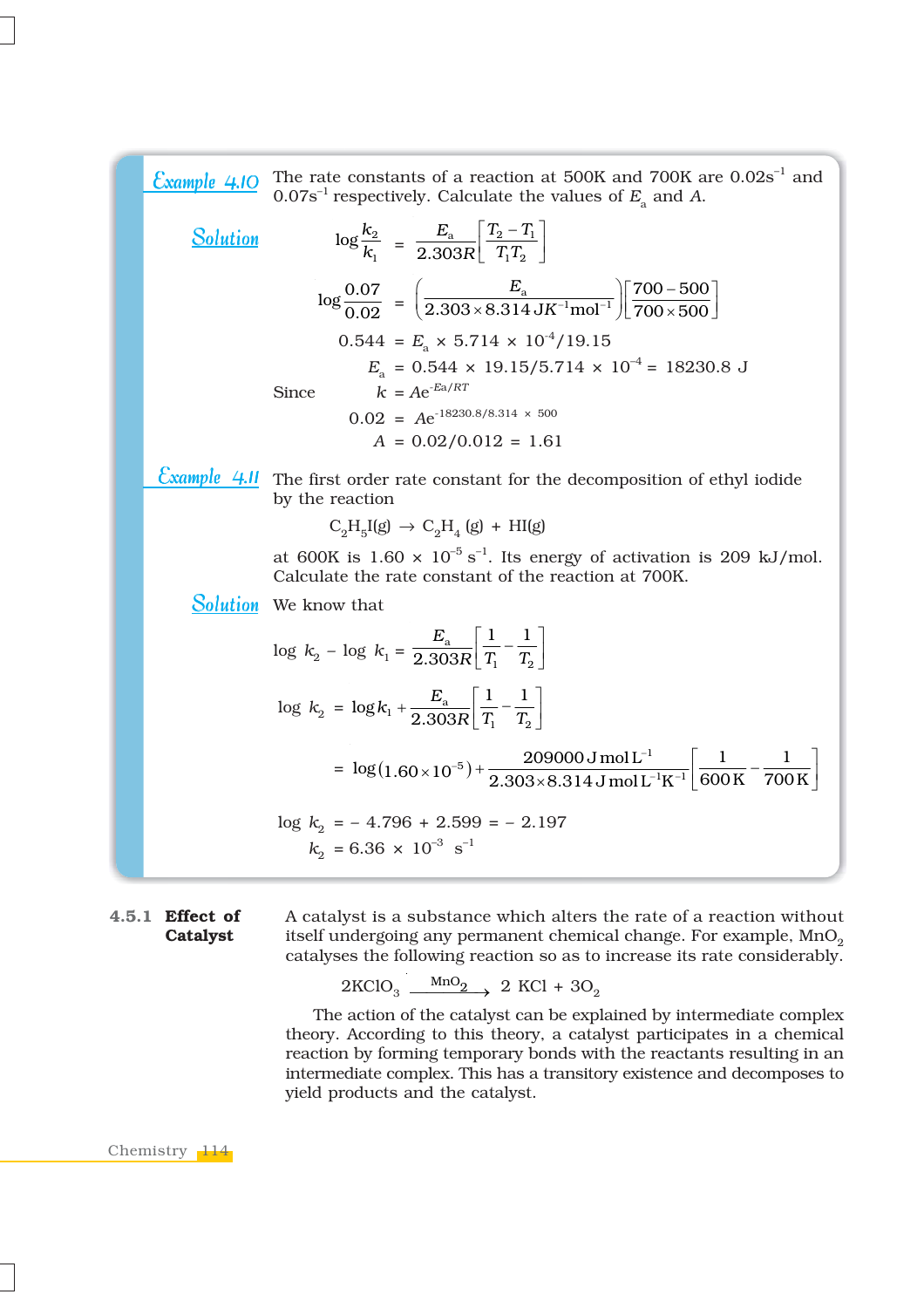

*Fig. 4.11: Effect of catalyst on activation energy*

It is believed that the catalyst provides an alternate pathway or reaction mechanism by reducing the activation energy between reactants and products and hence lowering the potential energy barrier as shown in Fig. 4.11.

It is clear from Arrhenius equation (4.18) that lower the value of activation energy faster will be the rate of a reaction.

A small amount of the catalyst can catalyse a large amount of reactants. A catalyst does not alter Gibbs energy, ΔG of a reaction. It catalyses the spontaneous reactions but does

not catalyse non-spontaneous reactions. It is also found that a catalyst does not change the equilibrium constant of a reaction rather, it helps in attaining the equilibrium faster, that is, it catalyses the forward as well as the backward reactions to the same extent so that the equilibrium state remains same but is reached earlier.

 $4.6$  Collision Theory of Chemical Reactions Reactions

Though Arrhenius equation is applicable under a wide range of circumstances, collision theory, which was developed by Max Trautz and William Lewis in 1916 -18, provides a greater insight into the energetic and mechanistic aspects of reactions. It is based on kinetic theory of gases. According to this theory, the reactant molecules are assumed to be hard spheres and reaction is postulated to occur when molecules collide with each other. **The number of collisions per second per unit volume of the reaction mixture is known as collision frequency (Z)**. Another factor which affects the rate of chemical reactions is activation energy (as we have already studied). For a bimolecular elementary reaction

 $A + B \rightarrow$  Products

rate of reaction can be expressed as

$$
\text{Rate} = Z_{AB} e^{-E_a/RT} \tag{4.23}
$$

where  $Z_{AB}$  represents the collision frequency of reactants, A and B and  $e^{-Ea/RT}$  represents the fraction of molecules with energies equal to or greater than  $E_a$ . Comparing (4.23) with Arrhenius equation, we can say that *A* is related to collision frequency.

Equation (4.23) predicts the value of rate constants fairly accurately for the reactions that involve atomic species or simple molecules but for complex molecules significant deviations are observed. The reason could be that all collisions do not lead to the formation of products. The collisions in which molecules collide with sufficient kinetic energy (called threshold energy\*) and proper orientation, so as to facilitate breaking of bonds between reacting species and formation of new bonds to form products are called as **effective collisions.**

*\* Threshold energy = Activation Energy + energy possessed by reacting species.*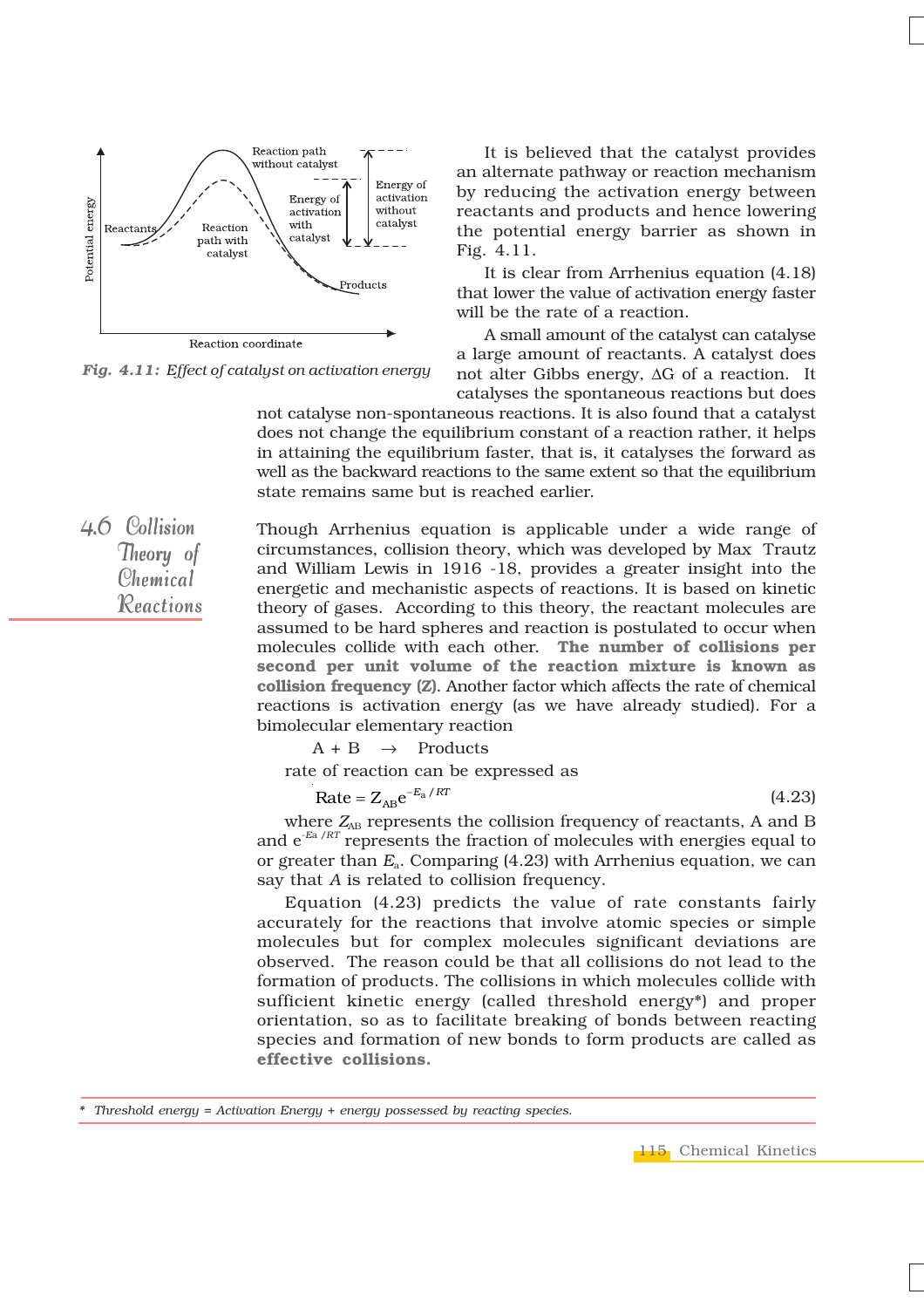$$
\begin{array}{ccc}\nCH_3Br & + & \overline{O}H & \longrightarrow & CH_3OH & + & \overline{Br} \\
& & & H_{\sqrt{+}\delta} & \xrightarrow{-\delta} & \xrightarrow{\mathbf{F}} \\
H_{\sqrt{+}\delta} & -\delta & & H^{\prime} & \longrightarrow & \mathbf{No} \\
H^-\text{C}-\text{Br} & + & \overline{O}H & \longrightarrow & \mathbf{H}^{\prime} & \longrightarrow & \mathbf{No} \\
H^{\prime} & & & H^{\prime} & & \longrightarrow & \mathbf{Moducts} \\
H^{\prime} & & & \xrightarrow{\text{Proper}} & \begin{bmatrix} H_{\delta} & -\delta \\ H_{\delta} & -\text{C} & -\text{Br} \\ H_{\delta} & -\text{C} & -\text{Br} \\ H^{\prime} & H \end{bmatrix} \longrightarrow & \begin{bmatrix} H_{\delta} & H_{\delta} & \text{C} \\ H_{\delta} & -\text{C} & H \\ H^{\prime} & H \end{bmatrix} \longrightarrow & \begin{bmatrix} H_{\delta} & H_{\delta} & \text{C} \\ H_{\delta} & -\text{C} & H \\ H_{\delta} & H \end{bmatrix} \longrightarrow & \begin{bmatrix} H_{\delta} & H_{\delta} & \text{C} \\ H_{\delta} & -\text{C} & H \\ H_{\delta} & H \end{bmatrix} \longrightarrow & \begin{bmatrix} H_{\delta} & H_{\delta} & \text{C} \\ H_{\delta} & H_{\delta} & H \end{bmatrix} \longrightarrow & \begin{bmatrix} H_{\delta} & H_{\delta} & \text{C} \\ H_{\delta} & H_{\delta} & H \end{bmatrix} \longrightarrow & \begin{bmatrix} H_{\delta} & H_{\delta} & \text{C} \\ H_{\delta} & H_{\delta} & H \end{bmatrix} \longrightarrow & \begin{bmatrix} H_{\delta} & H_{\delta} & \text{C} \\ H_{\delta} & H_{\delta} & H \end{bmatrix} \longrightarrow & \begin{bmatrix} H_{\delta} & H_{\delta} & \text{C} \\ H_{\delta} & H_{\delta} & H \end{bmatrix} \longrightarrow & \begin{bmatrix} H_{\delta} & H_{\delta} & \text{C} \\ H_{\delta} & H_{\delta} & H \end{bmatrix} \longrightarrow & \begin{bmatrix} H_{\delta} & H_{\delta} & \text{C} \\ H_{\delta} & H_{\delta} & H \end{bmatrix} \longrightarrow & \begin{bmatrix} H
$$

*Fig. 4.12: Diagram showing molecules having proper and improper orientation*

For example, formation of methanol from bromoethane depends upon the orientation of reactant molecules as shown in Fig. 4.12. *The proper orientation of reactant molecules lead to bond formation whereas improper orientation makes them simply bounce back and no products are formed.*

To account for effective collisions, another factor *P*, called the probability or steric factor is

introduced. It takes into account the fact that in a collision, molecules must be properly oriented i.e.,

$$
Rate = PZ_{AB}e^{-E_a/RT}
$$

Thus, in collision theory activation energy and proper orientation of the molecules together determine the criteria for an effective collision and hence the rate of a chemical reaction.

Collision theory also has certain drawbacks as it considers atoms/ molecules to be hard spheres and ignores their structural aspect. You will study details about this theory and more on other theories in your higher classes.

#### Intext Questions

- **4.7** What will be the effect of temperature on rate constant ?
- **4.8** The rate of the chemical reaction doubles for an increase of 10K in absolute temperature from 298K. Calculate  $E_a$ .
- **4.9** The activation energy for the reaction

 $2 \text{ HI(g)} \rightarrow H_2 + I_2$  (g)

is 209.5 kJ mol<sup>-1</sup> at 581K.Calculate the fraction of molecules of reactants having energy equal to or greater than activation energy?

### Summary

**Chemical kinetics** is the study of chemical reactions with respect to reaction rates, effect of various variables, rearrangement of atoms and formation of intermediates. The rate of a reaction is concerned with decrease in concentration of reactants or increase in the concentration of products per unit time. It can be expressed as instantaneous rate at a particular instant of time and average rate over a large interval of time. A number of factors such as temperature, concentration of reactants, catalyst, affect the rate of a reaction. Mathematical representation of rate of a reaction is given by **rate law**. It has to be determined experimentally and cannot be predicted. **Order of a reaction** with respect to a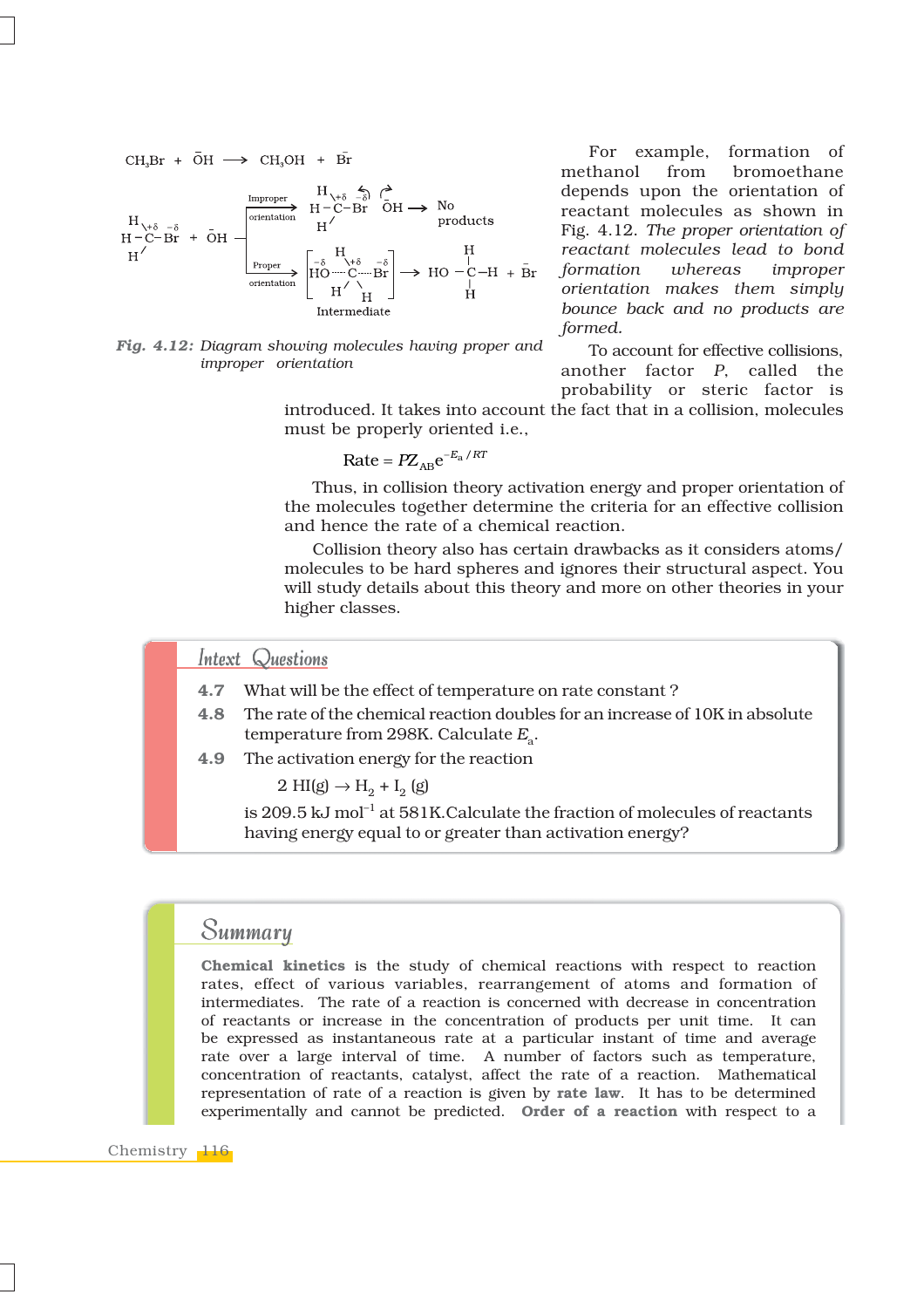reactant is the power of its concentration which appears in the rate law equation. The order of a reaction is the sum of all such powers of concentration of terms for different reactants. **Rate constant** is the proportionality factor in the rate law. Rate constant and order of a reaction can be determined from rate law or its integrated rate equation. **Molecularity** is defined only for an elementary reaction. Its values are limited from 1 to 3 whereas order can be 0, 1, 2, 3 or even a fraction. Molecularity and order of an elementary reaction are same.

Temperature dependence of rate constants is described by Arrhenius equation  $(k = Ae^{-\hat{E}a/RT})$ .  $E_a$  corresponds to the **activation energy** and is given by the energy difference between activated complex and the reactant molecules, and *A* (Arrhenius factor or pre-exponential factor) corresponds to the collision frequency. The equation clearly shows that increase of temperature or lowering of  $E<sub>a</sub>$  will lead to an increase in the rate of reaction and presence of a catalyst lowers the activation energy by providing an alternate path for the reaction. According to collision theory, another factor *P* called steric factor which refers to the orientation of molecules which collide, is important and contributes to effective collisions, thus, modifying the Arrhenius equation to  $k = P Z_{AB} e^{-E_a / RT}$ .

### $Exercises$

- **4.1** From the rate expression for the following reactions, determine their order of reaction and the dimensions of the rate constants. (i)  $3NO(g) \rightarrow N_2O$  (g) Rate =  $k[NO]^2$ 
	-
	- (ii)  $H_2O_2$  (aq) + 3I<sup>–</sup> (aq) + 2H<sup>+</sup>  $\rightarrow$  2H<sub>2</sub>O (l) + I<sub>3</sub><sup>–</sup> Rate =  $k[H_2O_2][I^{\dagger}]$
	- (iii) CH<sub>3</sub>CHO (g)  $\rightarrow$  CH<sub>4</sub> (g) + CO(g) Rate =  $k$ [CH<sub>3</sub>CHO]<sup>3/2</sup>
	- (iv)  $C_2H_5Cl$  (g)  $\rightarrow C_2H_4$  (g) + HCl (g) Rate =  $k[C_2H_5Cl]$
- **4.2** For the reaction:

 $2A + B \rightarrow A_2B$ 

the rate =  $k[A][B]^2$  with k = 2.0 × 10<sup>-6</sup> mol<sup>-2</sup> L<sup>2</sup> s<sup>-1</sup>. Calculate the initial rate of the reaction when  $[A] = 0.1$  mol  $L^{-1}$ ,  $[B] = 0.2$  mol  $L^{-1}$ . Calculate the rate of reaction after [A] is reduced to 0.06 mol  $L^{-1}$ .

- **4.3** The decomposition of NH<sub>3</sub> on platinum surface is zero order reaction. What are the rates of production of N<sub>2</sub> and H<sub>2</sub> if  $k = 2.5 \times 10^{-4}$  mol<sup>-1</sup> L s<sup>-1</sup>?
- **4.4** The decomposition of dimethyl ether leads to the formation of  $CH_4$ ,  $H_2$ and CO and the reaction rate is given by

 $Rate = k [CH_3OCH_3]^{3/2}$ 

The rate of reaction is followed by increase in pressure in a closed vessel, so the rate can also be expressed in terms of the partial pressure of dimethyl ether, i.e.,

 $\text{Rate} = k \big( p_{\text{CH}_3\text{OCH}_3} \big)^{3/2}$ 

If the pressure is measured in bar and time in minutes, then what are the units of rate and rate constants?

**4.5** Mention the factors that affect the rate of a chemical reaction.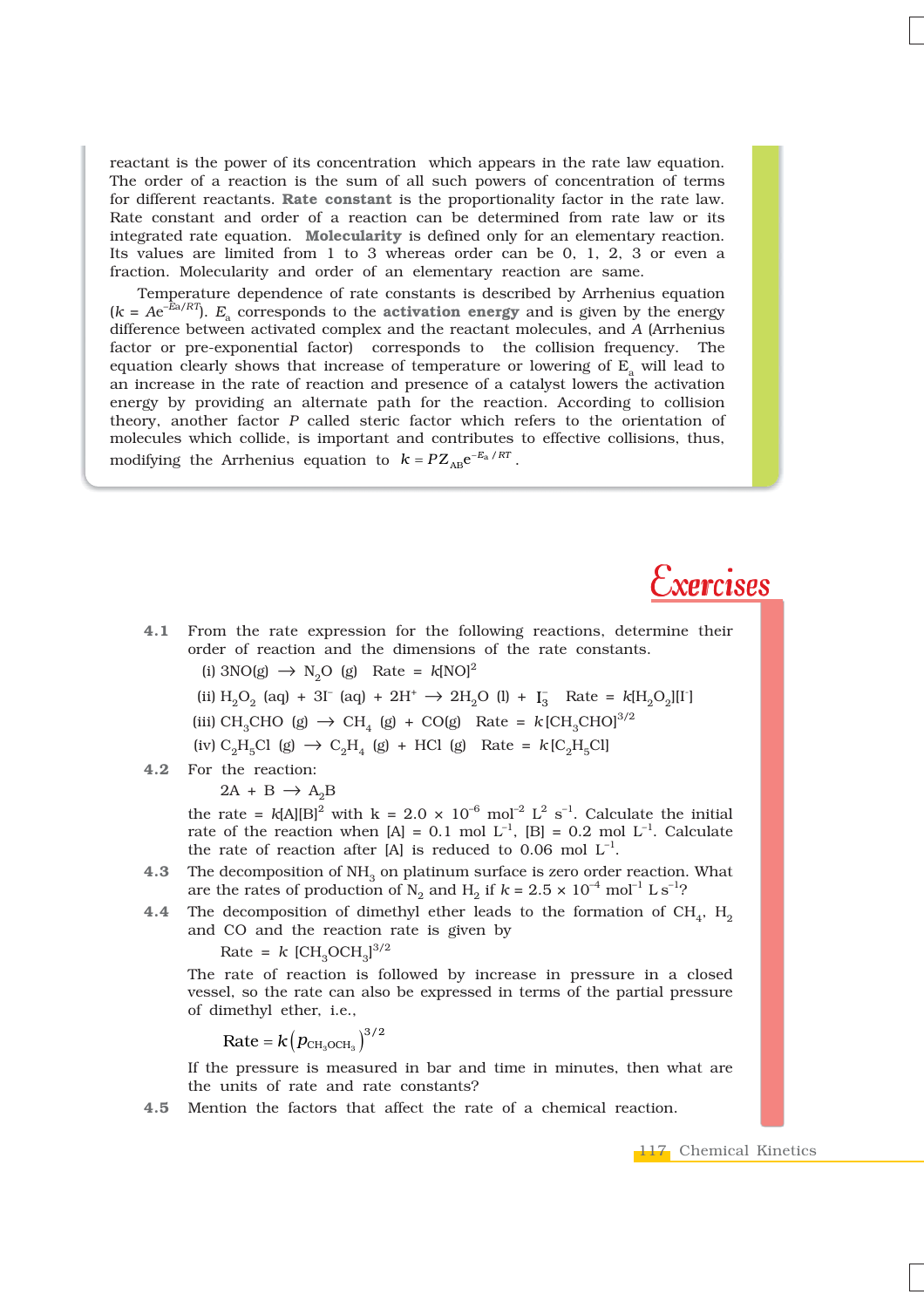- **4.6** A reaction is second order with respect to a reactant. How is the rate of reaction affected if the concentration of the reactant is
	- (i) doubled (ii) reduced to half ?
- **4.7** What is the effect of temperature on the rate constant of a reaction? How can this temperature effect on rate constant be represented quantitatively?
- **4.8** In a pseudo first order hydrolysis of ester in water, the following results were obtained:

| ◡                                   |      |    | u     |
|-------------------------------------|------|----|-------|
| $[{\rm Ester}]/\text{mol}$ $L^{-1}$ | 0.55 | റാ | J.085 |

(i) Calculate the average rate of reaction between the time interval 30 to 60 seconds.

(ii) Calculate the pseudo first order rate constant for the hydrolysis of ester. **4.9** A reaction is first order in A and second order in B.

- (i) Write the differential rate equation.
- (ii) How is the rate affected on increasing the concentration of B three times? (iii) How is the rate affected when the concentrations of both A and B are doubled?
- **4.10** In a reaction between A and B, the initial rate of reaction  $(r_0)$  was measured for different initial concentrations of A and B as given below:

| A/ mol $L^{-1}$           | 0.20                  | 0.20                  | 0.40                  |
|---------------------------|-----------------------|-----------------------|-----------------------|
| $B/$ mol $L^{-1}$         | 0.30                  | 0.10                  | 0.05                  |
| $r_0$ /mol $L^{-1}s^{-1}$ | $5.07 \times 10^{-5}$ | $5.07 \times 10^{-5}$ | $1.43 \times 10^{-4}$ |

What is the order of the reaction with respect to A and B?

**4.11** The following results have been obtained during the kinetic studies of the reaction:  $2A + B \rightarrow C + D$ 

| Experiment | $[A]$ /mol $L^{-1}$ | $[B]/\text{mol}$ $L^{-1}$ | Initial rate of formation<br>of D/mol $L^{-1}$ min <sup>-1</sup> |
|------------|---------------------|---------------------------|------------------------------------------------------------------|
|            | 0.1                 | 0.1                       | $6.0 \times 10^{-3}$                                             |
|            | 0.3                 | 0.2                       | $7.2 \times 10^{-2}$                                             |
| Ш          | 0.3                 | 0.4                       | $2.88 \times 10^{-1}$                                            |
|            | 0.4                 |                           | $2.40 \times 10^{-2}$                                            |

Determine the rate law and the rate constant for the reaction.

**4.12** The reaction between A and B is first order with respect to A and zero order with respect to B. Fill in the blanks in the following table:

| Experiment |     | $[A] / \text{ mol } L^{-1}$ [B]/ mol $L^{-1}$ | Initial rate/<br>mol $L^{-1}$ min <sup>-1</sup> |
|------------|-----|-----------------------------------------------|-------------------------------------------------|
|            | 0.1 | 0.1                                           | $2.0 \times 10^{-2}$                            |
|            |     | 0.2                                           | $4.0 \times 10^{-2}$                            |
| Ш          | 0.4 | 0.4                                           |                                                 |
|            |     | 0.2                                           | $2.0 \times 10^{-2}$                            |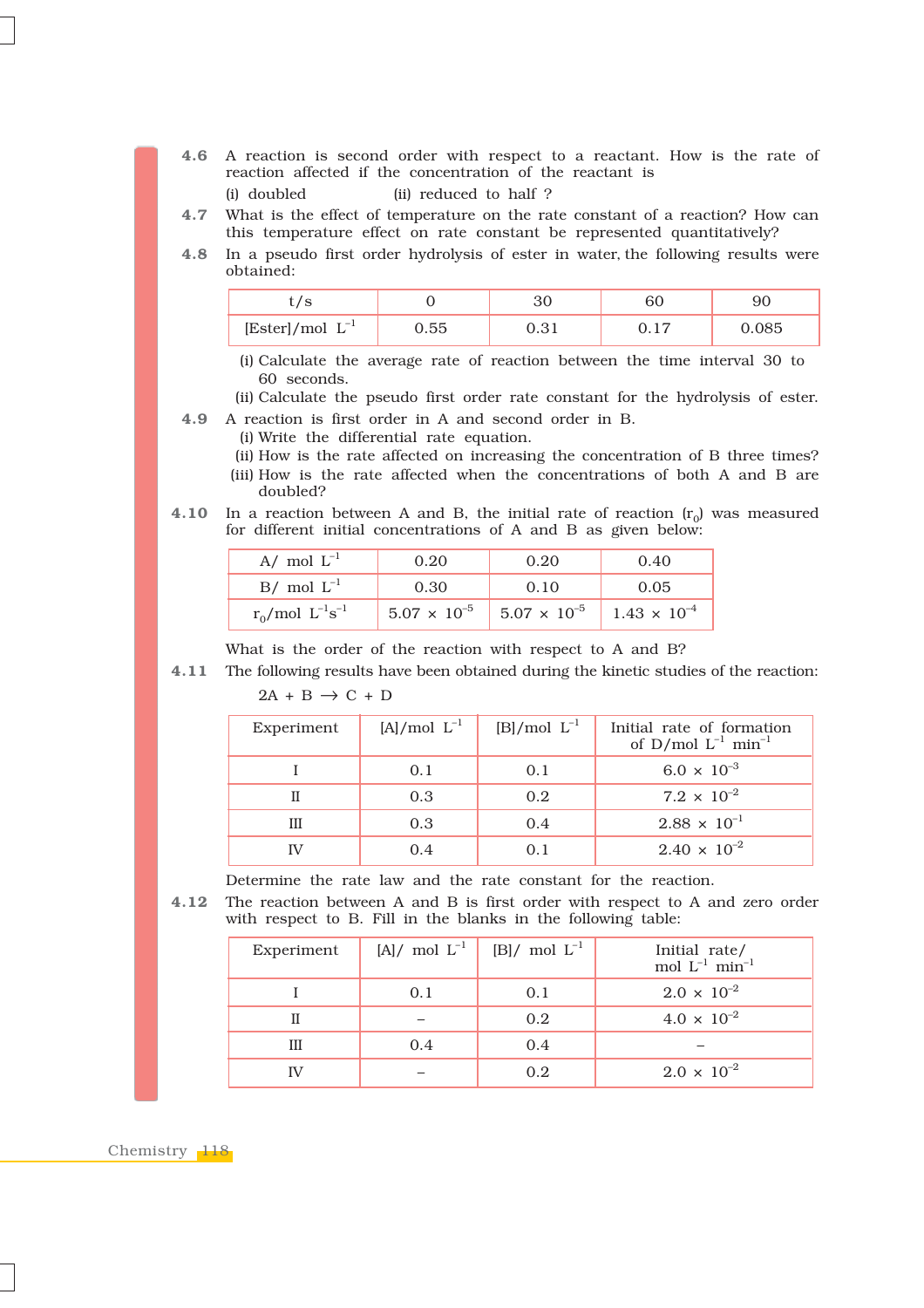- **4.13** Calculate the half-life of a first order reaction from their rate constants given below:
	- (i)  $200 \text{ s}^{-1}$  (ii)  $2 \text{ min}^{-1}$  (iii)  $4 \text{ years}^{-1}$
- **4.14** The half-life for radioactive decay of 14C is 5730 years. An archaeological artifact containing wood had only 80% of the  $^{14}$ C found in a living tree. Estimate the age of the sample.

**4.15** The experimental data for decomposition of  $N_2O_5$ 

 $[2\mathrm{N}_2\mathrm{O}_5 \rightarrow 4\mathrm{NO}_2^\mathrm{}+ \mathrm{O}_2]$ 

in gas phase at 318K are given below:

| t/s                                                                                     |  |  |  |  | 0 400 800 1200 1600 2000 2400 2800 3200 |
|-----------------------------------------------------------------------------------------|--|--|--|--|-----------------------------------------|
| $10^2$ × [N <sub>2</sub> O <sub>5</sub> ]/ 1.63 1.36 1.14 0.93 0.78 0.64 0.53 0.43 0.35 |  |  |  |  |                                         |

(i) Plot  $[N_2O_5]$  against *t*.

(ii) Find the half-life period for the reaction.

(iii) Draw a graph between  $log[N_2O_5]$  and *t*.

(iv) What is the rate law ?

(v) Calculate the rate constant.

(vi) Calculate the half-life period from *k* and compare it with (ii).

- **4.16** The rate constant for a first order reaction is 60 s<sup>-1</sup>. How much time will it take to reduce the initial concentration of the reactant to its  $1/16^{th}$ value?
- 4.17 During nuclear explosion, one of the products is <sup>90</sup>Sr with half-life of 28.1 years. If 1µg of  $90$ Sr was absorbed in the bones of a newly born baby instead of calcium, how much of it will remain after 10 years and 60 years if it is not lost metabolically.
- **4.18** For a first order reaction, show that time required for 99% completion is twice the time required for the completion of 90% of reaction.
- **4.19** A first order reaction takes 40 min for 30% decomposition. Calculate  $t_{1/2}$ .
- **4.20** For the decomposition of azoisopropane to hexane and nitrogen at 543 K, the following data are obtained.

| $t$ (sec) | P(mm of Hg) |  |  |
|-----------|-------------|--|--|
| O         | 35.0        |  |  |
| 360       | 54.0        |  |  |
| 720       | 63.0        |  |  |

Calculate the rate constant.

**4.21** The following data were obtained during the first order thermal decomposition of  $SO_2Cl_2$  at a constant volume.

 $SO_2Cl_2(g) \rightarrow SO_2(g) + Cl_2(g)$ 

| Experiment | $Time/s^{-1}$ | Total pressure/atm |
|------------|---------------|--------------------|
|            |               | 0.5                |
|            | 100           | 0.6                |

Calculate the rate of the reaction when total pressure is 0.65 atm.